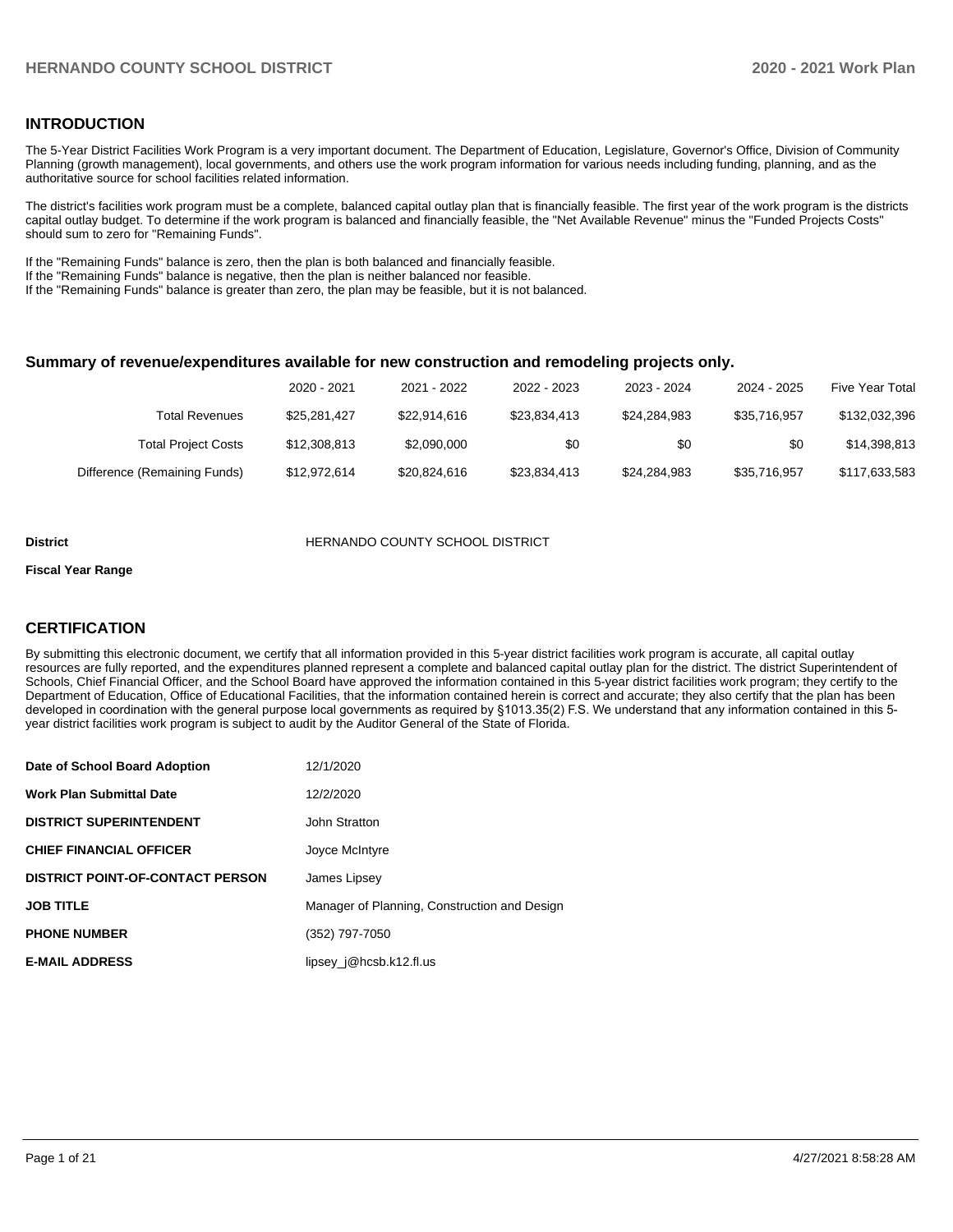# **Expenditures**

#### **Expenditure for Maintenance, Repair and Renovation from 1.50-Mills and PECO**

Annually, prior to the adoption of the district school budget, each school board must prepare a tentative district facilities work program that includes a schedule of major repair and renovation projects necessary to maintain the educational and ancillary facilities of the district.

| <b>Item</b>                                                                                                                                                                                                                                                                                                                                                                                                                                                                                                                                                                                                                                                                                                                                                                                                                                                       | $2020 - 2021$<br><b>Actual Budget</b> | 2021 - 2022<br>Projected | $2022 - 2023$<br>Projected | 2023 - 2024<br>Projected | $2024 - 2025$<br>Projected | <b>Total</b> |  |  |  |  |  |
|-------------------------------------------------------------------------------------------------------------------------------------------------------------------------------------------------------------------------------------------------------------------------------------------------------------------------------------------------------------------------------------------------------------------------------------------------------------------------------------------------------------------------------------------------------------------------------------------------------------------------------------------------------------------------------------------------------------------------------------------------------------------------------------------------------------------------------------------------------------------|---------------------------------------|--------------------------|----------------------------|--------------------------|----------------------------|--------------|--|--|--|--|--|
| <b>HVAC</b>                                                                                                                                                                                                                                                                                                                                                                                                                                                                                                                                                                                                                                                                                                                                                                                                                                                       | \$600,000                             | \$800,000                | \$800,000                  | \$800.000                | \$800,000                  | \$3,800,000  |  |  |  |  |  |
| ADULT EDUCATION, BROOKSVILLE ELEMENTARY, CENTRAL SENIOR HIGH, CHALLENGER K-8 SCHOOL OF SCIENCE AND<br>Locations:<br>MATHEMATICS, CHOCACHATTI ELEMENTARY, DELORES S PARROTT MIDDLE, DELTONA ELEMENTARY, DISTRICT<br>MAINTENANCE/PLANT OPERATIONS, DISTRICT TRANSPORTATION, DISTRICT WAREHOUSE, EASTSIDE ELEMENTARY, ELAINE<br>BEELER EDUCATIONAL RESOURCE CENTER, Exceptional Student Support Services, EXPLORER K-8, FOX CHAPEL MIDDLE, FRANK W<br>SPRINGSTEAD SENIOR HIGH, HERNANDO ADMINISTRATIVE SUPPORT, HERNANDO SENIOR HIGH, JOHN D FLOYD ELEMENTARY,<br>MOTON ELEMENTARY, NATURE COAST TECHNICAL HIGH, PINE GROVE ELEMENTARY, POWELL MIDDLE, SAFE SCHOOLS<br>BUILDING, SPRING HILL ELEMENTARY, SUNCOAST ELEMENTARY, The Education Foundation, TRANSPORTATION 2, Weeki Wachee<br>High School, WEST HERNANDO MIDDLE, WESTSIDE ELEMENTARY, Winding Waters K-8 |                                       |                          |                            |                          |                            |              |  |  |  |  |  |
| Flooring                                                                                                                                                                                                                                                                                                                                                                                                                                                                                                                                                                                                                                                                                                                                                                                                                                                          | \$0                                   | \$90,000                 | \$90,000                   | \$90,000                 | \$90,000                   | \$360,000    |  |  |  |  |  |
| ADULT EDUCATION, BROOKSVILLE ELEMENTARY, CENTRAL SENIOR HIGH, CHALLENGER K-8 SCHOOL OF SCIENCE AND<br>Locations:<br>MATHEMATICS, CHOCACHATTI ELEMENTARY, DELORES S PARROTT MIDDLE, DELTONA ELEMENTARY, DISTRICT<br>MAINTENANCE/PLANT OPERATIONS, DISTRICT TRANSPORTATION, DISTRICT WAREHOUSE, EASTSIDE ELEMENTARY, ELAINE<br>BEELER EDUCATIONAL RESOURCE CENTER, Exceptional Student Support Services, EXPLORER K-8, FOX CHAPEL MIDDLE, FRANK W<br>SPRINGSTEAD SENIOR HIGH, HERNANDO ADMINISTRATIVE SUPPORT, HERNANDO SENIOR HIGH, JOHN D FLOYD ELEMENTARY,<br>MOTON ELEMENTARY, NATURE COAST TECHNICAL HIGH, PINE GROVE ELEMENTARY, POWELL MIDDLE, SAFE SCHOOLS<br>BUILDING, SPRING HILL ELEMENTARY, SUNCOAST ELEMENTARY, The Education Foundation, TRANSPORTATION 2, Weeki Wachee<br>High School, WEST HERNANDO MIDDLE, WESTSIDE ELEMENTARY, Winding Waters K-8 |                                       |                          |                            |                          |                            |              |  |  |  |  |  |
| Roofing                                                                                                                                                                                                                                                                                                                                                                                                                                                                                                                                                                                                                                                                                                                                                                                                                                                           | \$460.000                             | \$125.000                | \$125,000                  | \$125,000                | \$125,000                  | \$960,000    |  |  |  |  |  |
| ADULT EDUCATION, BROOKSVILLE ELEMENTARY, CENTRAL SENIOR HIGH, CHALLENGER K-8 SCHOOL OF SCIENCE AND<br>Locations:<br>MATHEMATICS, CHOCACHATTI ELEMENTARY, DELORES S PARROTT MIDDLE, DELTONA ELEMENTARY, DISTRICT<br>MAINTENANCE/PLANT OPERATIONS, DISTRICT TRANSPORTATION, DISTRICT WAREHOUSE, EASTSIDE ELEMENTARY, ELAINE<br>BEELER EDUCATIONAL RESOURCE CENTER, Exceptional Student Support Services, EXPLORER K-8, FOX CHAPEL MIDDLE, FRANK W<br>SPRINGSTEAD SENIOR HIGH, HERNANDO ADMINISTRATIVE SUPPORT, HERNANDO SENIOR HIGH, JOHN D FLOYD ELEMENTARY,<br>MOTON ELEMENTARY, NATURE COAST TECHNICAL HIGH, PINE GROVE ELEMENTARY, POWELL MIDDLE, SAFE SCHOOLS<br>BUILDING, SPRING HILL ELEMENTARY, SUNCOAST ELEMENTARY, The Education Foundation, TRANSPORTATION 2, Weeki Wachee<br>High School, WEST HERNANDO MIDDLE, WESTSIDE ELEMENTARY, Winding Waters K-8 |                                       |                          |                            |                          |                            |              |  |  |  |  |  |
| Safety to Life                                                                                                                                                                                                                                                                                                                                                                                                                                                                                                                                                                                                                                                                                                                                                                                                                                                    | \$314,613                             | \$500,000                | \$500.000                  | \$500,000                | \$500,000                  | \$2,314,613  |  |  |  |  |  |
| ADULT EDUCATION, BROOKSVILLE ELEMENTARY, CENTRAL SENIOR HIGH, CHALLENGER K-8 SCHOOL OF SCIENCE AND<br>Locations:<br>MATHEMATICS, CHOCACHATTI ELEMENTARY, DELORES S PARROTT MIDDLE, DELTONA ELEMENTARY, DISTRICT<br>MAINTENANCE/PLANT OPERATIONS, DISTRICT TRANSPORTATION, DISTRICT WAREHOUSE, EASTSIDE ELEMENTARY, ELAINE<br>BEELER EDUCATIONAL RESOURCE CENTER, Exceptional Student Support Services, EXPLORER K-8, FOX CHAPEL MIDDLE, FRANK W<br>SPRINGSTEAD SENIOR HIGH, HERNANDO ADMINISTRATIVE SUPPORT, HERNANDO SENIOR HIGH, JOHN D FLOYD ELEMENTARY,<br>MOTON ELEMENTARY, NATURE COAST TECHNICAL HIGH, PINE GROVE ELEMENTARY, POWELL MIDDLE, SAFE SCHOOLS<br>BUILDING, SPRING HILL ELEMENTARY, SUNCOAST ELEMENTARY, The Education Foundation, TRANSPORTATION 2, Weeki Wachee<br>High School, WEST HERNANDO MIDDLE, WESTSIDE ELEMENTARY, Winding Waters K-8 |                                       |                          |                            |                          |                            |              |  |  |  |  |  |
| Fencing                                                                                                                                                                                                                                                                                                                                                                                                                                                                                                                                                                                                                                                                                                                                                                                                                                                           | \$0                                   | \$20,000                 | \$20,000                   | \$20,000                 | \$20,000                   | \$80,000     |  |  |  |  |  |
| ADULT EDUCATION, BROOKSVILLE ELEMENTARY, CENTRAL SENIOR HIGH, CHALLENGER K-8 SCHOOL OF SCIENCE AND<br>Locations:<br>MATHEMATICS, CHOCACHATTI ELEMENTARY, DELORES S PARROTT MIDDLE, DELTONA ELEMENTARY, DISTRICT<br>MAINTENANCE/PLANT OPERATIONS, DISTRICT TRANSPORTATION, DISTRICT WAREHOUSE, EASTSIDE ELEMENTARY, ELAINE<br>BEELER EDUCATIONAL RESOURCE CENTER, Exceptional Student Support Services, EXPLORER K-8, FOX CHAPEL MIDDLE, FRANK W<br>SPRINGSTEAD SENIOR HIGH, HERNANDO ADMINISTRATIVE SUPPORT, HERNANDO SENIOR HIGH, JOHN D FLOYD ELEMENTARY,<br>MOTON ELEMENTARY, NATURE COAST TECHNICAL HIGH, PINE GROVE ELEMENTARY, POWELL MIDDLE, SAFE SCHOOLS<br>BUILDING, SPRING HILL ELEMENTARY, SUNCOAST ELEMENTARY, The Education Foundation, TRANSPORTATION 2, Weeki Wachee<br>High School, WEST HERNANDO MIDDLE, WESTSIDE ELEMENTARY, Winding Waters K-8 |                                       |                          |                            |                          |                            |              |  |  |  |  |  |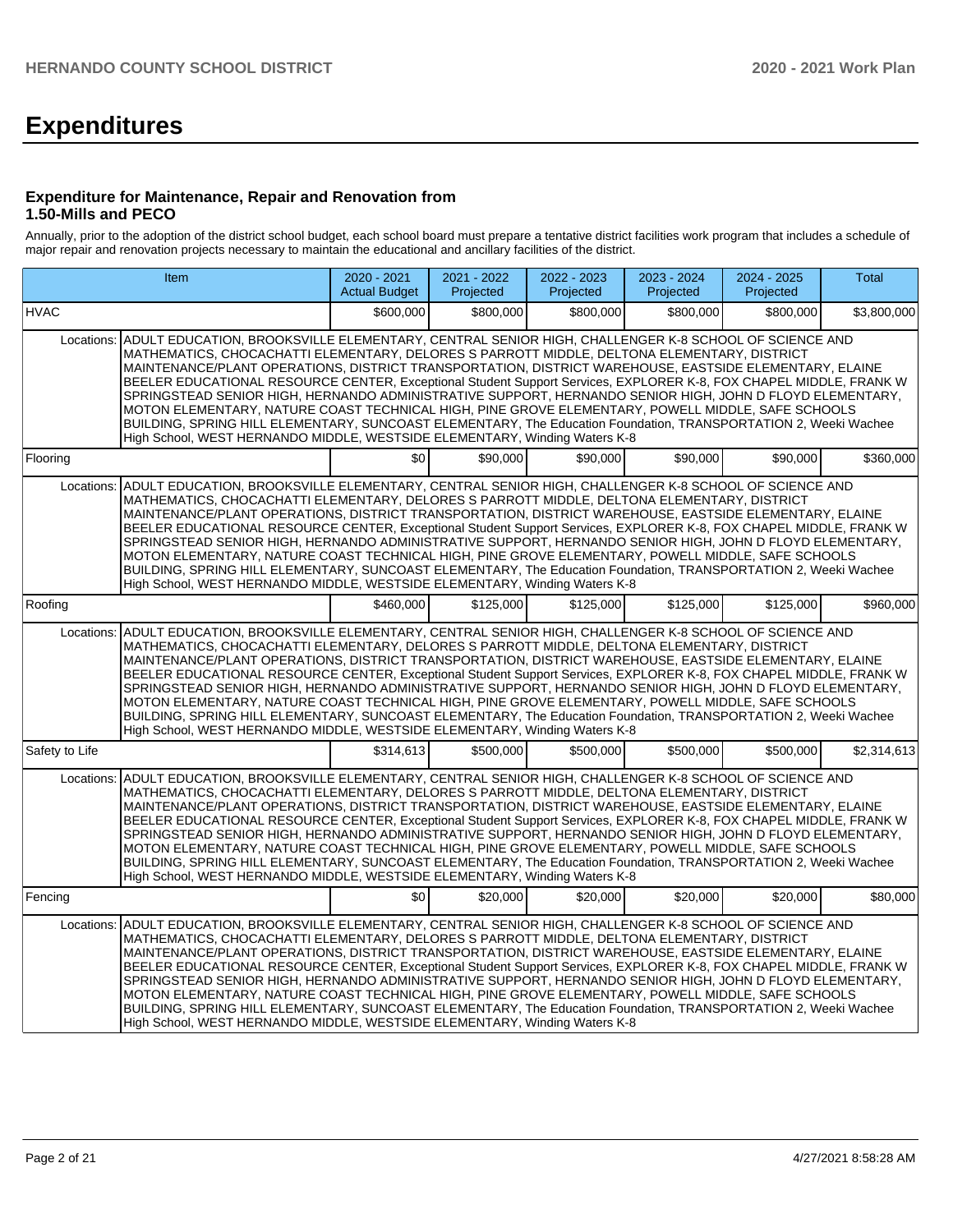| Parking                                                                                                                                                                                                                                                                                                                                                                                                                                                                                                                                                                                                                                                                                                                                                                                                                                                        |                                                                                                                                                                                                                                                                                                                                                                                                                                                                                                                                                                                                                                                                                                                                                                                                                                                                              | \$0         | \$80,000    | \$80,000    | \$80,000    | \$80,000    | \$320,000    |  |  |
|----------------------------------------------------------------------------------------------------------------------------------------------------------------------------------------------------------------------------------------------------------------------------------------------------------------------------------------------------------------------------------------------------------------------------------------------------------------------------------------------------------------------------------------------------------------------------------------------------------------------------------------------------------------------------------------------------------------------------------------------------------------------------------------------------------------------------------------------------------------|------------------------------------------------------------------------------------------------------------------------------------------------------------------------------------------------------------------------------------------------------------------------------------------------------------------------------------------------------------------------------------------------------------------------------------------------------------------------------------------------------------------------------------------------------------------------------------------------------------------------------------------------------------------------------------------------------------------------------------------------------------------------------------------------------------------------------------------------------------------------------|-------------|-------------|-------------|-------------|-------------|--------------|--|--|
| Locations:                                                                                                                                                                                                                                                                                                                                                                                                                                                                                                                                                                                                                                                                                                                                                                                                                                                     | ADULT EDUCATION, BROOKSVILLE ELEMENTARY, CENTRAL SENIOR HIGH, CHALLENGER K-8 SCHOOL OF SCIENCE AND<br>MATHEMATICS, CHOCACHATTI ELEMENTARY, DELORES S PARROTT MIDDLE, DELTONA ELEMENTARY, DISTRICT<br>MAINTENANCE/PLANT OPERATIONS, DISTRICT TRANSPORTATION, DISTRICT WAREHOUSE, EASTSIDE ELEMENTARY, ELAINE<br>BEELER EDUCATIONAL RESOURCE CENTER, Exceptional Student Support Services, EXPLORER K-8, FOX CHAPEL MIDDLE, FRANK W<br>SPRINGSTEAD SENIOR HIGH, HERNANDO ADMINISTRATIVE SUPPORT, HERNANDO SENIOR HIGH, JOHN D FLOYD ELEMENTARY,<br>MOTON ELEMENTARY, NATURE COAST TECHNICAL HIGH, PINE GROVE ELEMENTARY, POWELL MIDDLE, SAFE SCHOOLS<br>BUILDING, SPRING HILL ELEMENTARY, SUNCOAST ELEMENTARY, The Education Foundation, TRANSPORTATION 2, Weeki Wachee<br>High School, WEST HERNANDO MIDDLE, WESTSIDE ELEMENTARY, Winding Waters K-8                          |             |             |             |             |             |              |  |  |
| Electrical                                                                                                                                                                                                                                                                                                                                                                                                                                                                                                                                                                                                                                                                                                                                                                                                                                                     |                                                                                                                                                                                                                                                                                                                                                                                                                                                                                                                                                                                                                                                                                                                                                                                                                                                                              | \$0         | \$180,000   | \$180,000   | \$180,000   | \$180,000   | \$720,000    |  |  |
| Locations:                                                                                                                                                                                                                                                                                                                                                                                                                                                                                                                                                                                                                                                                                                                                                                                                                                                     | ADULT EDUCATION, BROOKSVILLE ELEMENTARY, CENTRAL SENIOR HIGH, CHALLENGER K-8 SCHOOL OF SCIENCE AND<br>MATHEMATICS, CHOCACHATTI ELEMENTARY, DELORES S PARROTT MIDDLE, DELTONA ELEMENTARY, DISTRICT<br>MAINTENANCE/PLANT OPERATIONS, DISTRICT TRANSPORTATION, DISTRICT WAREHOUSE, EASTSIDE ELEMENTARY, ELAINE<br>BEELER EDUCATIONAL RESOURCE CENTER, Exceptional Student Support Services, EXPLORER K-8, FOX CHAPEL MIDDLE, FRANK W<br>SPRINGSTEAD SENIOR HIGH, HERNANDO ADMINISTRATIVE SUPPORT, HERNANDO SENIOR HIGH, JOHN D FLOYD ELEMENTARY,<br>MOTON ELEMENTARY, NATURE COAST TECHNICAL HIGH, PINE GROVE ELEMENTARY, POWELL MIDDLE, SAFE SCHOOLS<br>BUILDING, SPRING HILL ELEMENTARY, SUNCOAST ELEMENTARY, The Education Foundation, TRANSPORTATION 2, Weeki Wachee<br>High School, WEST HERNANDO MIDDLE, WESTSIDE ELEMENTARY, Winding Waters K-8                          |             |             |             |             |             |              |  |  |
| Fire Alarm                                                                                                                                                                                                                                                                                                                                                                                                                                                                                                                                                                                                                                                                                                                                                                                                                                                     |                                                                                                                                                                                                                                                                                                                                                                                                                                                                                                                                                                                                                                                                                                                                                                                                                                                                              | \$0         | \$40,000    | \$40,000    | \$40,000    | \$40,000    | \$160,000    |  |  |
| Locations:                                                                                                                                                                                                                                                                                                                                                                                                                                                                                                                                                                                                                                                                                                                                                                                                                                                     | ADULT EDUCATION. BROOKSVILLE ELEMENTARY. CENTRAL SENIOR HIGH. CHALLENGER K-8 SCHOOL OF SCIENCE AND<br>MATHEMATICS, CHOCACHATTI ELEMENTARY, DELORES S PARROTT MIDDLE, DELTONA ELEMENTARY, DISTRICT<br>MAINTENANCE/PLANT OPERATIONS, DISTRICT TRANSPORTATION, DISTRICT WAREHOUSE, EASTSIDE ELEMENTARY, ELAINE<br>BEELER EDUCATIONAL RESOURCE CENTER, Exceptional Student Support Services, EXPLORER K-8, FOX CHAPEL MIDDLE, FRANK W<br>SPRINGSTEAD SENIOR HIGH, HERNANDO ADMINISTRATIVE SUPPORT, HERNANDO SENIOR HIGH, JOHN D FLOYD ELEMENTARY,<br>MOTON ELEMENTARY, NATURE COAST TECHNICAL HIGH, PINE GROVE ELEMENTARY, POWELL MIDDLE, SAFE SCHOOLS<br>BUILDING, SPRING HILL ELEMENTARY, SUNCOAST ELEMENTARY, The Education Foundation, TRANSPORTATION 2, Weeki Wachee<br>High School, WEST HERNANDO MIDDLE, WESTSIDE ELEMENTARY, Winding Waters K-8                          |             |             |             |             |             |              |  |  |
| Telephone/Intercom System                                                                                                                                                                                                                                                                                                                                                                                                                                                                                                                                                                                                                                                                                                                                                                                                                                      |                                                                                                                                                                                                                                                                                                                                                                                                                                                                                                                                                                                                                                                                                                                                                                                                                                                                              | \$0         | \$2,500     | \$2,500     | \$2,500     | \$2,500     | \$10,000     |  |  |
| Locations:                                                                                                                                                                                                                                                                                                                                                                                                                                                                                                                                                                                                                                                                                                                                                                                                                                                     | ADULT EDUCATION, BROOKSVILLE ELEMENTARY, CENTRAL SENIOR HIGH, CHALLENGER K-8 SCHOOL OF SCIENCE AND<br>MATHEMATICS, CHOCACHATTI ELEMENTARY, DELORES S PARROTT MIDDLE, DELTONA ELEMENTARY, DISTRICT<br>MAINTENANCE/PLANT OPERATIONS, DISTRICT TRANSPORTATION, DISTRICT WAREHOUSE, EASTSIDE ELEMENTARY, ELAINE<br>BEELER EDUCATIONAL RESOURCE CENTER, Exceptional Student Support Services, EXPLORER K-8, FOX CHAPEL MIDDLE, FRANK W<br>SPRINGSTEAD SENIOR HIGH, HERNANDO ADMINISTRATIVE SUPPORT, HERNANDO SENIOR HIGH, JOHN D FLOYD ELEMENTARY,<br>MOTON ELEMENTARY, NATURE COAST TECHNICAL HIGH, PINE GROVE ELEMENTARY, POWELL MIDDLE, SAFE SCHOOLS<br>BUILDING, SPRING HILL ELEMENTARY, SUNCOAST ELEMENTARY, The Education Foundation, TRANSPORTATION 2, Weeki Wachee<br>High School, WEST HERNANDO MIDDLE, WESTSIDE ELEMENTARY, Winding Waters K-8                          |             |             |             |             |             |              |  |  |
| <b>Closed Circuit Television</b>                                                                                                                                                                                                                                                                                                                                                                                                                                                                                                                                                                                                                                                                                                                                                                                                                               |                                                                                                                                                                                                                                                                                                                                                                                                                                                                                                                                                                                                                                                                                                                                                                                                                                                                              | \$0         | \$0         | \$0         | \$0         | \$0         | \$0          |  |  |
|                                                                                                                                                                                                                                                                                                                                                                                                                                                                                                                                                                                                                                                                                                                                                                                                                                                                | Locations: No Locations for this expenditure.                                                                                                                                                                                                                                                                                                                                                                                                                                                                                                                                                                                                                                                                                                                                                                                                                                |             |             |             |             |             |              |  |  |
| Paint                                                                                                                                                                                                                                                                                                                                                                                                                                                                                                                                                                                                                                                                                                                                                                                                                                                          |                                                                                                                                                                                                                                                                                                                                                                                                                                                                                                                                                                                                                                                                                                                                                                                                                                                                              | \$0         | \$45,000    | \$45,000    | \$45,000    | \$45,000    | \$180,000    |  |  |
| Locations: ADULT EDUCATION, BROOKSVILLE ELEMENTARY, CENTRAL SENIOR HIGH, CHALLENGER K-8 SCHOOL OF SCIENCE AND<br>MATHEMATICS, CHOCACHATTI ELEMENTARY, DELORES S PARROTT MIDDLE, DELTONA ELEMENTARY, DISTRICT<br>MAINTENANCE/PLANT OPERATIONS, DISTRICT TRANSPORTATION, DISTRICT WAREHOUSE, EASTSIDE ELEMENTARY, ELAINE<br>BEELER EDUCATIONAL RESOURCE CENTER, Exceptional Student Support Services, EXPLORER K-8, FOX CHAPEL MIDDLE, FRANK W<br>SPRINGSTEAD SENIOR HIGH, HERNANDO ADMINISTRATIVE SUPPORT, HERNANDO SENIOR HIGH, JOHN D FLOYD ELEMENTARY,<br>MOTON ELEMENTARY, NATURE COAST TECHNICAL HIGH, PINE GROVE ELEMENTARY, POWELL MIDDLE, SAFE SCHOOLS<br>BUILDING, SPRING HILL ELEMENTARY, SUNCOAST ELEMENTARY, The Education Foundation, TRANSPORTATION 2, Weeki Wachee<br>High School, WEST HERNANDO MIDDLE, WESTSIDE ELEMENTARY, Winding Waters K-8 |                                                                                                                                                                                                                                                                                                                                                                                                                                                                                                                                                                                                                                                                                                                                                                                                                                                                              |             |             |             |             |             |              |  |  |
| Maintenance/Repair                                                                                                                                                                                                                                                                                                                                                                                                                                                                                                                                                                                                                                                                                                                                                                                                                                             |                                                                                                                                                                                                                                                                                                                                                                                                                                                                                                                                                                                                                                                                                                                                                                                                                                                                              | \$402,202   | \$450,000   | \$500,000   | \$550,000   | \$600,000   | \$2,502,202  |  |  |
|                                                                                                                                                                                                                                                                                                                                                                                                                                                                                                                                                                                                                                                                                                                                                                                                                                                                | Locations: ADULT EDUCATION, BROOKSVILLE ELEMENTARY, CENTRAL SENIOR HIGH, CHALLENGER K-8 SCHOOL OF SCIENCE AND<br>MATHEMATICS, CHOCACHATTI ELEMENTARY, DELORES S PARROTT MIDDLE, DELTONA ELEMENTARY, DISTRICT<br>MAINTENANCE/PLANT OPERATIONS, DISTRICT TRANSPORTATION, DISTRICT WAREHOUSE, EASTSIDE ELEMENTARY, ELAINE<br>BEELER EDUCATIONAL RESOURCE CENTER, Exceptional Student Support Services, EXPLORER K-8, FOX CHAPEL MIDDLE, FRANK W<br>SPRINGSTEAD SENIOR HIGH, HERNANDO ADMINISTRATIVE SUPPORT, HERNANDO SENIOR HIGH, JOHN D FLOYD ELEMENTARY,<br>MOTON ELEMENTARY, NATURE COAST TECHNICAL HIGH, PINE GROVE ELEMENTARY, POWELL MIDDLE, SAFE SCHOOLS<br>BUILDING, SPRING HILL ELEMENTARY, SUNCOAST ELEMENTARY, The Education Foundation, TRANSPORTATION 2, Weeki Wachee<br>High School, WEST HERNANDO MIDDLE, WESTSIDE ELEMENTARY, Winding Waters K-8<br>Sub Total: | \$1,776,815 | \$2,332,500 | \$2,382,500 |             |             | \$11,406,815 |  |  |
|                                                                                                                                                                                                                                                                                                                                                                                                                                                                                                                                                                                                                                                                                                                                                                                                                                                                |                                                                                                                                                                                                                                                                                                                                                                                                                                                                                                                                                                                                                                                                                                                                                                                                                                                                              |             |             |             | \$2,432,500 | \$2,482,500 |              |  |  |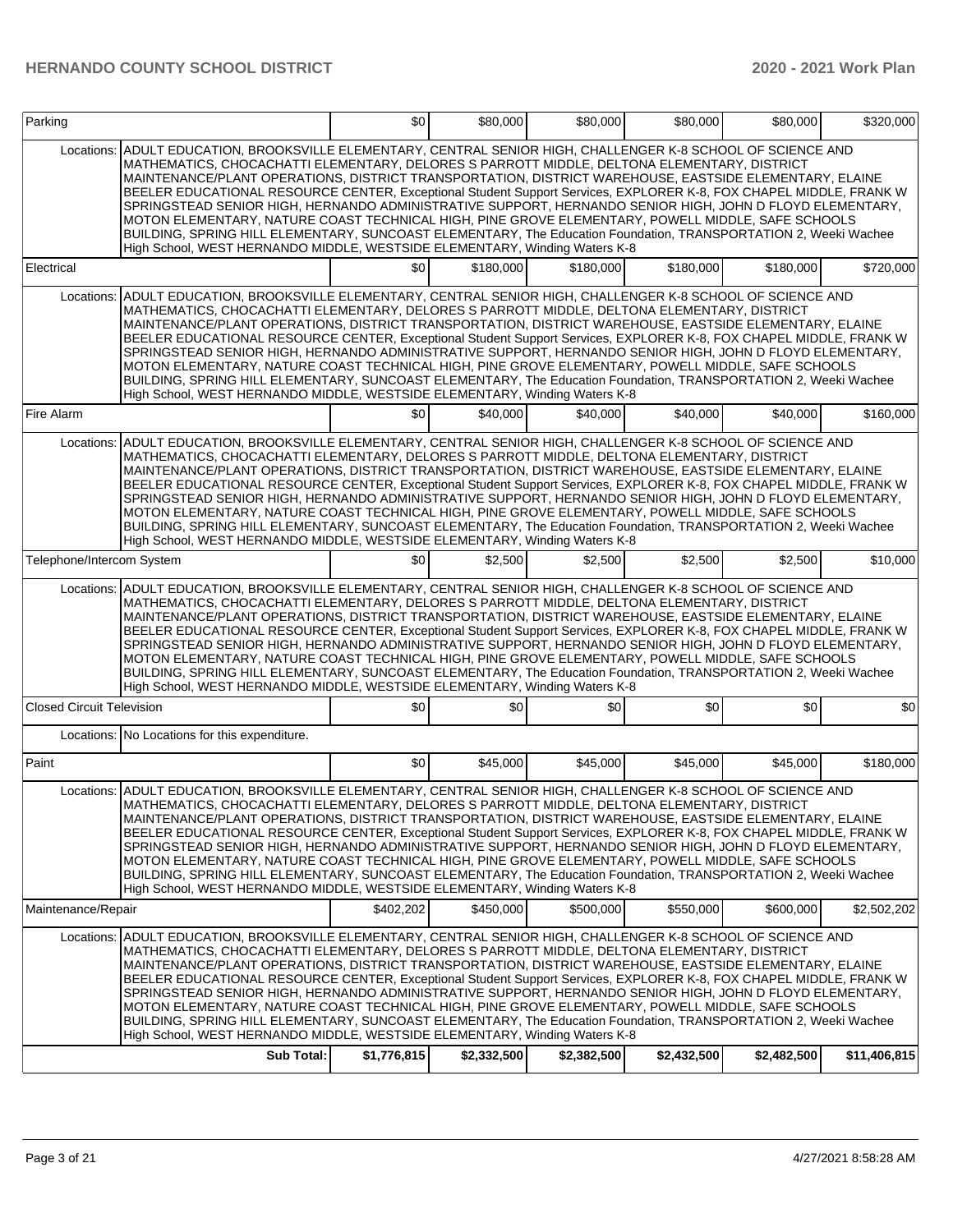| PECO Maintenance Expenditures | \$0         | \$٥         | ¢∩<br>υU    | ¢Λ<br>υU    | \$0 <sub>1</sub> | \$0          |
|-------------------------------|-------------|-------------|-------------|-------------|------------------|--------------|
| 50 Mill Sub Total: I          | \$1,881,914 | \$2,626,500 | \$2,676,500 | \$2,726,500 | \$2,776,500      | \$12,687,914 |

| Other Items                                                                                                                                                                                                                                                                                                                                                                                                                                                                                                                                                                                                                                                                                                                                                                                                                                                    | $2020 - 2021$<br><b>Actual Budget</b> | $2021 - 2022$<br>Projected | $2022 - 2023$<br>Projected | $2023 - 2024$<br>Projected | $2024 - 2025$<br>Projected | Total        |  |  |
|----------------------------------------------------------------------------------------------------------------------------------------------------------------------------------------------------------------------------------------------------------------------------------------------------------------------------------------------------------------------------------------------------------------------------------------------------------------------------------------------------------------------------------------------------------------------------------------------------------------------------------------------------------------------------------------------------------------------------------------------------------------------------------------------------------------------------------------------------------------|---------------------------------------|----------------------------|----------------------------|----------------------------|----------------------------|--------------|--|--|
| <b>Indoor Air Quality</b>                                                                                                                                                                                                                                                                                                                                                                                                                                                                                                                                                                                                                                                                                                                                                                                                                                      | \$51,400                              | \$200,000                  | \$200,000                  | \$200,000                  | \$200,000                  | \$851,400    |  |  |
| Locations ADULT EDUCATION, BROOKSVILLE ELEMENTARY, CENTRAL SENIOR HIGH, CHALLENGER K-8 SCHOOL OF SCIENCE AND<br>MATHEMATICS, CHOCACHATTI ELEMENTARY, DELORES S PARROTT MIDDLE, DELTONA ELEMENTARY, DISTRICT<br>MAINTENANCE/PLANT OPERATIONS, DISTRICT TRANSPORTATION, DISTRICT WAREHOUSE, EASTSIDE ELEMENTARY, ELAINE<br>BEELER EDUCATIONAL RESOURCE CENTER, Exceptional Student Support Services, EXPLORER K-8, FOX CHAPEL MIDDLE, FRANK<br>W SPRINGSTEAD SENIOR HIGH, HERNANDO ADMINISTRATIVE SUPPORT, HERNANDO SENIOR HIGH, JOHN D FLOYD<br>ELEMENTARY, MOTON ELEMENTARY, NATURE COAST TECHNICAL HIGH, PINE GROVE ELEMENTARY, POWELL MIDDLE, SAFE<br>SCHOOLS BUILDING, SPRING HILL ELEMENTARY, SUNCOAST ELEMENTARY, The Education Foundation, TRANSPORTATION 2,<br>Weeki Wachee High School, WEST HERNANDO MIDDLE, WESTSIDE ELEMENTARY, Winding Waters K-8  |                                       |                            |                            |                            |                            |              |  |  |
| Athletics/Playgrounds                                                                                                                                                                                                                                                                                                                                                                                                                                                                                                                                                                                                                                                                                                                                                                                                                                          | \$0                                   | \$50,000                   | \$50,000                   | \$50,000                   | \$50,000                   | \$200,000    |  |  |
| Locations BROOKSVILLE ELEMENTARY, CENTRAL SENIOR HIGH, CHALLENGER K-8 SCHOOL OF SCIENCE AND MATHEMATICS,<br>CHOCACHATTI ELEMENTARY, DELORES S PARROTT MIDDLE, DELTONA ELEMENTARY, EASTSIDE ELEMENTARY, EXPLORER K-8<br>FOX CHAPEL MIDDLE, FRANK W SPRINGSTEAD SENIOR HIGH, HERNANDO SENIOR HIGH, JOHN D FLOYD ELEMENTARY, MOTON<br>ELEMENTARY, NATURE COAST TECHNICAL HIGH, PINE GROVE ELEMENTARY, POWELL MIDDLE, SPRING HILL ELEMENTARY,<br>SUNCOAST ELEMENTARY, Weeki Wachee High School, WEST HERNANDO MIDDLE, WESTSIDE ELEMENTARY, Winding Waters K-8                                                                                                                                                                                                                                                                                                      |                                       |                            |                            |                            |                            |              |  |  |
| Site improvements/Portables                                                                                                                                                                                                                                                                                                                                                                                                                                                                                                                                                                                                                                                                                                                                                                                                                                    | \$53,699                              | \$44,000                   | \$44,000                   | \$44,000                   | \$44,000                   | \$229,699    |  |  |
| Locations ADULT EDUCATION, BROOKSVILLE ELEMENTARY, CENTRAL SENIOR HIGH, CHALLENGER K-8 SCHOOL OF SCIENCE AND<br>IMATHEMATICS. CHOCACHATTI ELEMENTARY. DELORES S PARROTT MIDDLE. DELTONA ELEMENTARY. DISTRICT<br>MAINTENANCE/PLANT OPERATIONS, DISTRICT TRANSPORTATION, DISTRICT WAREHOUSE, EASTSIDE ELEMENTARY, ELAINE<br>BEELER EDUCATIONAL RESOURCE CENTER, Exceptional Student Support Services, EXPLORER K-8, FOX CHAPEL MIDDLE, FRANK<br>W SPRINGSTEAD SENIOR HIGH, HERNANDO ADMINISTRATIVE SUPPORT, HERNANDO SENIOR HIGH, JOHN D FLOYD<br>ELEMENTARY, MOTON ELEMENTARY, NATURE COAST TECHNICAL HIGH, PINE GROVE ELEMENTARY, POWELL MIDDLE, SAFE<br>SCHOOLS BUILDING, SPRING HILL ELEMENTARY, SUNCOAST ELEMENTARY, The Education Foundation, TRANSPORTATION 2,<br>Weeki Wachee High School, WEST HERNANDO MIDDLE, WESTSIDE ELEMENTARY, Winding Waters K-8 |                                       |                            |                            |                            |                            |              |  |  |
| Total:                                                                                                                                                                                                                                                                                                                                                                                                                                                                                                                                                                                                                                                                                                                                                                                                                                                         | \$1,881,914                           | \$2.626.500                | \$2,676,500                | \$2,726,500                | \$2,776,500                | \$12,687,914 |  |  |

### **Local 1.50 Mill Expenditure For Maintenance, Repair and Renovation**

Anticipated expenditures expected from local funding sources over the years covered by the current work plan.

| Item                                                         | 2020 - 2021<br><b>Actual Budget</b> | 2021 - 2022<br>Projected | 2022 - 2023<br>Projected | 2023 - 2024<br>Projected | 2024 - 2025<br>Projected | Total        |
|--------------------------------------------------------------|-------------------------------------|--------------------------|--------------------------|--------------------------|--------------------------|--------------|
| Remaining Maint and Repair from 1.5 Mills                    | \$1,881,914                         | \$2,626,500              | \$2,676,500              | \$2,726,500              | \$2,776,500              | \$12,687,914 |
| Maintenance/Repair Salaries                                  | \$0                                 | \$0                      | \$0                      | \$0                      | \$0                      | \$0          |
| <b>School Bus Purchases</b>                                  | \$800,000                           | \$800,000                | \$0                      | \$0                      | \$0                      | \$1,600,000  |
| <b>Other Vehicle Purchases</b>                               | \$200,000                           | \$200,000                | \$0                      | \$0                      | \$0                      | \$400,000    |
| Capital Outlay Equipment                                     | \$857,370                           | \$1,200,000              | \$1,200,000              | \$1,200,000              | \$1,200,000              | \$5,657,370  |
| Rent/Lease Payments                                          | \$0                                 | \$0                      | \$0                      | \$0                      | \$0                      | \$0          |
| <b>COP Debt Service</b>                                      | \$8,254,164                         | \$8,006,539              | \$7,766,343              | \$7,533,353              | \$7,307,352              | \$38,867,751 |
| Rent/Lease Relocatables                                      | \$0                                 | \$300,000                | \$0                      | \$0                      | \$0                      | \$300,000    |
| <b>Environmental Problems</b>                                | \$0                                 | \$0                      | \$0                      | \$0                      | \$0                      | \$0          |
| s.1011.14 Debt Service                                       | \$0                                 | \$0                      | \$0                      | \$0                      | \$0                      | \$0          |
| <b>Special Facilities Construction Account</b>               | \$0                                 | \$0                      | \$0                      | \$0                      | \$0                      | \$0          |
| Premiums for Property Casualty Insurance - 1011.71<br>(4a,b) | \$1,056,560                         | \$1,109,388              | \$1,164,857              | \$1,223,100              | \$1,284,255              | \$5,838,160  |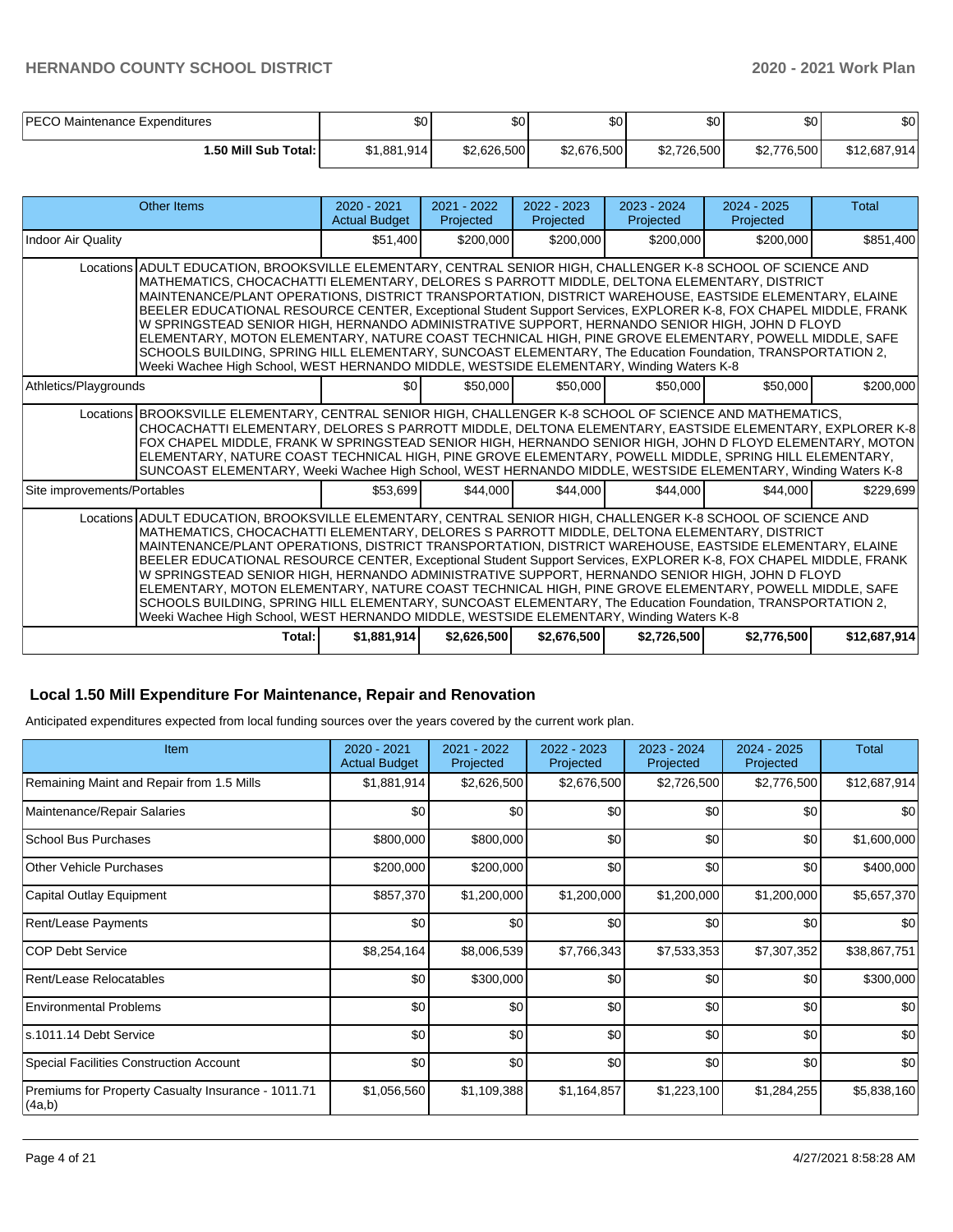| Qualified School Construction Bonds (QSCB) | \$0 <sub>1</sub> | \$0          | \$0          | \$0          | \$0          | \$0          |
|--------------------------------------------|------------------|--------------|--------------|--------------|--------------|--------------|
| Qualified Zone Academy Bonds (QZAB)        | \$0 <sub>1</sub> | \$0          | \$0          | \$0          | \$٥١         | \$0          |
| Technology                                 | \$435,115        | \$100,000    | \$100,000    | \$0          | \$٥١         | \$635,115    |
| <b>Local Expenditure Totals:</b>           | \$13,485,123     | \$14.342.427 | \$12,907,700 | \$12,682,953 | \$12,568,107 | \$65,986,310 |

## **Revenue**

#### **1.50 Mill Revenue Source**

Schedule of Estimated Capital Outlay Revenue from each currently approved source which is estimated to be available for expenditures on the projects included in the tentative district facilities work program. All amounts are NET after considering carryover balances, interest earned, new COP's, 1011.14 and 1011.15 loans, etc. Districts cannot use 1.5-Mill funds for salaries except for those explicitly associated with maintenance/repair projects. (1011.71 (5), F.S.)

| <b>Item</b>                                                                         | Fund | $2020 - 2021$<br><b>Actual Value</b> | $2021 - 2022$<br>Projected | $2022 - 2023$<br>Projected | $2023 - 2024$<br>Projected | $2024 - 2025$<br>Projected | Total            |
|-------------------------------------------------------------------------------------|------|--------------------------------------|----------------------------|----------------------------|----------------------------|----------------------------|------------------|
| (1) Non-exempt property<br>lassessed valuation                                      |      | \$11,474,112,037                     | \$12,209,385,227           | \$12,991,775,498           | \$13,824,302,162           | \$14,710,178,012           | \$65,209,752,936 |
| $(2)$ The Millage projected for<br>discretionary capital outlay per<br>ls.1011.71   |      | 1.50                                 | 1.50                       | 1.50                       | 1.50                       | 1.50                       |                  |
| $(3)$ Full value of the 1.50-Mill<br>discretionary capital outlay per<br>ls.1011.71 |      | \$19,276,508                         | \$20,511,767               | \$21,826,183               | \$23,224,828               | \$24,713,099               | \$109,552,385    |
| $(4)$ Value of the portion of the 1.50<br>-Mill ACTUALLY levied                     | 370  | \$16,522,721                         | \$17,581,515               | \$18,708,157               | \$19,906,995               | \$21,182,656               | \$93,902,044     |
| $(5)$ Difference of lines $(3)$ and $(4)$                                           |      | \$2,753,787                          | \$2,930,252                | \$3,118,026                | \$3,317,833                | \$3,530,443                | \$15,650,341     |

## **PECO Revenue Source**

The figure in the row designated "PECO Maintenance" will be subtracted from funds available for new construction because PECO maintenance dollars cannot be used for new construction.

| Item                          | Fund | 2020 - 2021<br><b>Actual Budget</b> | 2021 - 2022<br>Projected | 2022 - 2023<br>Projected | 2023 - 2024<br>Projected | 2024 - 2025<br>Projected | Total            |
|-------------------------------|------|-------------------------------------|--------------------------|--------------------------|--------------------------|--------------------------|------------------|
| PECO New Construction         | 340  | \$0                                 | \$0                      | \$0                      | \$0                      | \$0                      | \$0              |
| PECO Maintenance Expenditures |      | \$0                                 | \$0                      | \$0                      | \$0                      | \$0                      | \$0 <sub>1</sub> |
|                               |      | \$0                                 | \$0                      | \$0                      | \$0                      | \$0                      | \$0              |

#### **CO & DS Revenue Source**

Revenue from Capital Outlay and Debt Service funds.

| Item                                      | Fund             | $2020 - 2021$<br><b>Actual Budget</b> | $2021 - 2022$<br>Projected | $2022 - 2023$<br>Projected | $2023 - 2024$<br>Projected | $2024 - 2025$<br>Projected | Total       |
|-------------------------------------------|------------------|---------------------------------------|----------------------------|----------------------------|----------------------------|----------------------------|-------------|
| ICO & DS Cash Flow-through<br>Distributed | 360 <sup>1</sup> | \$628.521                             | \$628.521                  | \$628.521                  | \$628.521                  | \$628.521                  | \$3,142,605 |
| ICO & DS Interest on<br>Undistributed CO  | 360              | \$25.738                              | \$25.738                   | \$25.738                   | \$25,738                   | \$25,738                   | \$128,690   |
|                                           |                  | \$654.259                             | \$654.259                  | \$654.259                  | \$654.259                  | \$654.259                  | \$3,271,295 |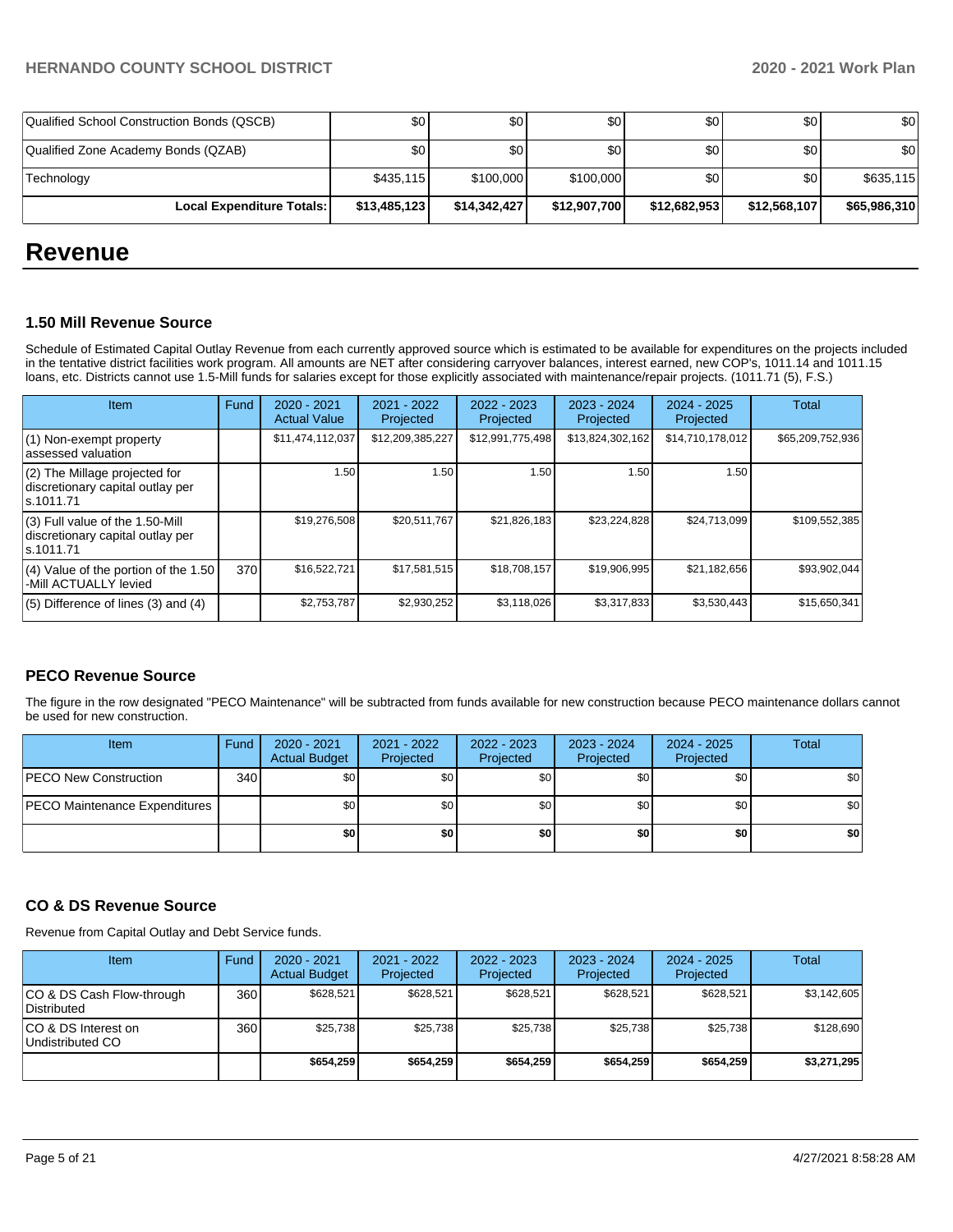No

#### **Fair Share Revenue Source**

All legally binding commitments for proportionate fair-share mitigation for impacts on public school facilities must be included in the 5-year district work program.

| Item                                                                                                                                                     | $2020 - 2021$<br><b>Actual Budget</b> | 2021 - 2022<br>Projected | 2022 - 2023<br>Projected | $2023 - 2024$<br>Projected | $2024 - 2025$<br>Projected | Total        |
|----------------------------------------------------------------------------------------------------------------------------------------------------------|---------------------------------------|--------------------------|--------------------------|----------------------------|----------------------------|--------------|
| Brooksville Elementary Addition (56<br>student stations) - Quarry Preserve DRI<br>School Planning Agreement - will be re-<br>Itested at conditional plat | \$0 <sub>1</sub>                      | \$0 <sub>1</sub>         | \$0                      | \$0                        | \$10,529,770               | \$10,529,770 |
|                                                                                                                                                          | \$0 I                                 | \$0                      | \$0                      | \$0                        | \$10.529.770               | \$10.529.770 |

#### **Sales Surtax Referendum**

Specific information about any referendum for a 1-cent or ½-cent surtax referendum during the previous year.

**Did the school district hold a surtax referendum during the past fiscal year 2019 - 2020?**

### **Additional Revenue Source**

Any additional revenue sources

| Item                                                                                                   | 2020 - 2021<br><b>Actual Value</b> | 2021 - 2022<br>Projected | 2022 - 2023<br>Projected | 2023 - 2024<br>Projected | $2024 - 2025$<br>Projected | <b>Total</b> |
|--------------------------------------------------------------------------------------------------------|------------------------------------|--------------------------|--------------------------|--------------------------|----------------------------|--------------|
| Proceeds from a s.1011.14/15 F.S. Loans                                                                | \$0                                | \$0                      | \$0                      | \$0                      | \$0                        | \$0          |
| District Bonds - Voted local bond<br>referendum proceeds per s.9, Art VII<br><b>State Constitution</b> | \$0                                | \$0                      | \$0                      | \$0                      | \$0                        | \$0          |
| Proceeds from Special Act Bonds                                                                        | \$325,000                          | \$333,238                | \$341,684                | \$350,345                | \$359,225                  | \$1,709,492  |
| Estimated Revenue from CO & DS Bond<br>Sale                                                            | \$0                                | \$0                      | \$0                      | \$0                      | \$0                        | \$0          |
| Proceeds from Voted Capital<br>Improvements millage                                                    | \$0                                | \$0                      | \$0                      | \$0                      | \$0                        | \$0          |
| Other Revenue for Other Capital Projects                                                               | \$0                                | \$0                      | \$0                      | \$0                      | \$0                        | \$0          |
| Proceeds from 1/2 cent sales surtax<br>authorized by school board                                      | \$8,640,000                        | \$9,072,000              | \$9,525,600              | \$10,001,880             | \$10,501,974               | \$47,741,454 |
| Proceeds from local governmental<br>infrastructure sales surtax                                        | \$0                                | \$0                      | \$0                      | \$0                      | \$0                        | \$0          |
| Proceeds from Certificates of<br>Participation (COP's) Sale                                            | \$0                                | \$0                      | \$0                      | \$0                      | \$0                        | \$0          |
| Classrooms First Bond proceeds amount<br>authorized in FY 1997-98                                      | \$0                                | \$0                      | \$0                      | \$0                      | \$0                        | \$0          |
| <b>Classrooms for Kids</b>                                                                             | \$0                                | \$0                      | \$0                      | \$0                      | \$0                        | \$0          |
| <b>District Equity Recognition</b>                                                                     | \$0                                | \$0                      | \$0                      | \$0                      | \$0                        | \$0          |
| <b>Federal Grants</b>                                                                                  | \$0                                | \$0                      | \$0                      | \$0                      | \$0                        | \$0          |
| Proportionate share mitigation (actual<br>cash revenue only, not in kind donations)                    | \$0                                | \$0                      | \$0                      | \$0                      | \$0                        | \$0          |
| Impact fees received                                                                                   | \$1,550,000                        | \$1,700,000              | \$1,850,000              | \$2,000,000              | \$2,150,000                | \$9,250,000  |
| <b>Private donations</b>                                                                               | \$0                                | \$0                      | \$0                      | \$0                      | \$0                        | \$0          |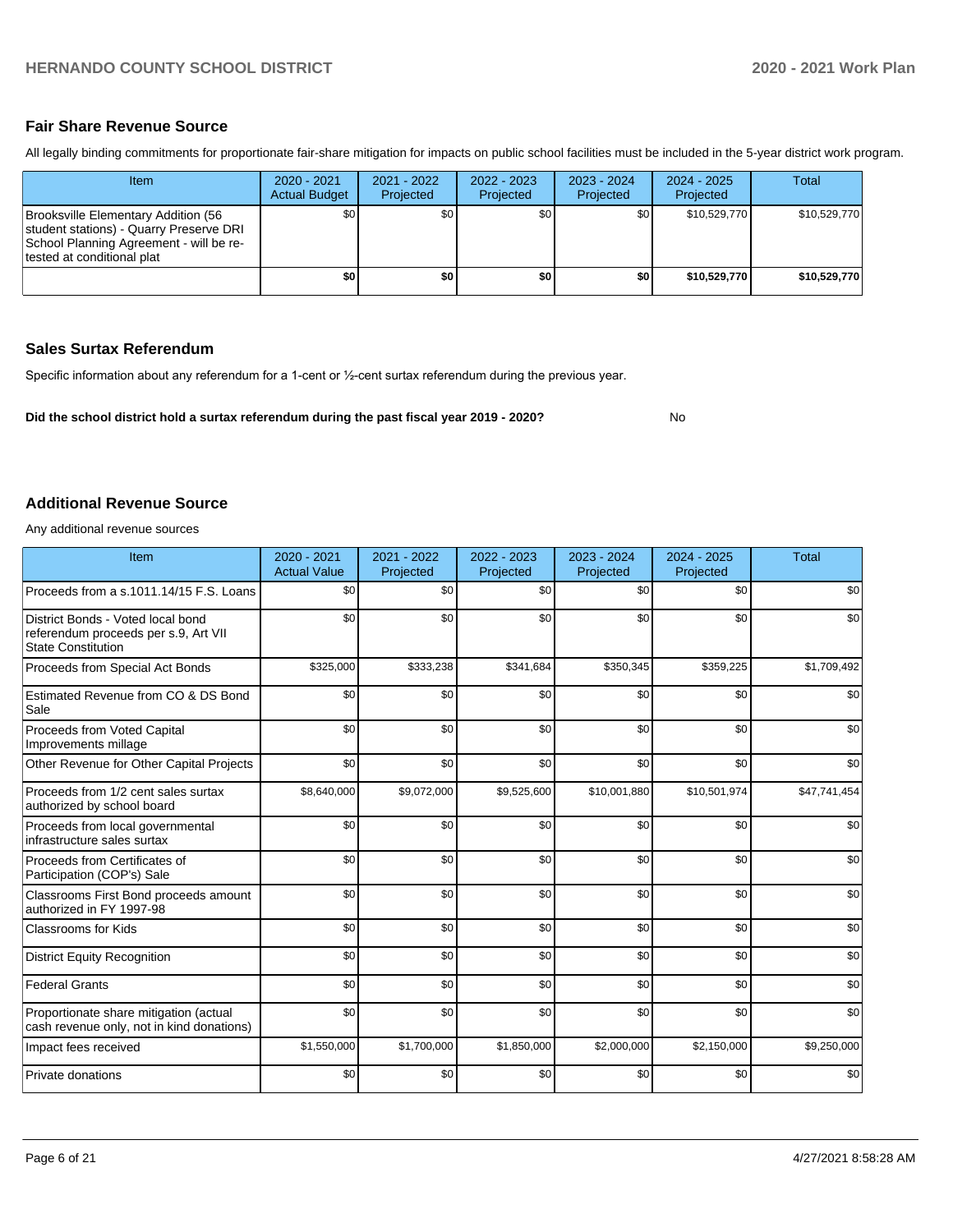| Grants from local governments or not-for-<br>profit organizations                                                         | \$0          | \$0 <sub>1</sub> | \$0          | \$0          | \$0          | \$0          |
|---------------------------------------------------------------------------------------------------------------------------|--------------|------------------|--------------|--------------|--------------|--------------|
| Interest, Including Profit On Investment                                                                                  | \$50,000     | \$50,000         | \$50,000     | \$50,000     | \$50,000     | \$250,000    |
| Revenue from Bonds pledging proceeds<br>from 1 cent or 1/2 cent Sales Surtax                                              | \$0          | \$0 <sub>1</sub> | \$0          | \$0          | \$0          | \$0          |
| <b>Total Fund Balance Carried Forward</b>                                                                                 | \$11,024,570 | \$7,866,031      | \$5,612,413  | \$4,004,457  | \$2,857,180  | \$31,364,651 |
| General Capital Outlay Obligated Fund<br><b>Balance Carried Forward From Total</b><br><b>Fund Balance Carried Forward</b> | \$0          | \$0 <sub>1</sub> | \$0          | \$0          | \$0          | \$0          |
| <b>Special Facilities Construction Account</b>                                                                            | \$0          | \$0 <sub>1</sub> | \$0          | \$0          | \$0          | \$0          |
| One Cent - 1/2 Cent Sales Surtax Debt<br>Service From Total Fund Balance Carried<br>Forward                               | \$0          | \$0              | \$0          | \$0          | \$0          | \$0          |
| Capital Outlay Projects Funds Balance<br>Carried Forward From Total Fund<br><b>Balance Carried Forward</b>                | \$0          | \$0 <sub>1</sub> | \$0          | \$0          | \$0          | \$0          |
| <b>Subtotal</b>                                                                                                           | \$21,589,570 | \$19,021,269     | \$17,379,697 | \$16,406,682 | \$15,918,379 | \$90,315,597 |

## **Total Revenue Summary**

| <b>Item Name</b>                                           | 2020 - 2021<br><b>Budget</b> | 2021 - 2022<br>Projected | 2022 - 2023<br>Projected | 2023 - 2024<br><b>Projected</b> | 2024 - 2025<br>Projected | <b>Five Year Total</b> |
|------------------------------------------------------------|------------------------------|--------------------------|--------------------------|---------------------------------|--------------------------|------------------------|
| Local 1.5 Mill Discretionary Capital Outlay<br>l Revenue   | \$16,522,721                 | \$17,581,515             | \$18,708,157             | \$19,906,995                    | \$21,182,656             | \$93,902,044           |
| PECO and 1.5 Mill Maint and Other 1.5<br>Mill Expenditures | (\$13,485,123)               | (\$14,342,427)           | (\$12,907,700)           | (S12, 682, 953)                 | (S12, 568, 107)          | (\$65,986,310)         |
| <b>PECO Maintenance Revenue</b>                            | \$0 <sub>1</sub>             | \$0                      | \$0                      | \$0                             | \$0 <sub>1</sub>         | \$0                    |
| Available 1.50 Mill for New<br><b>Construction</b>         | \$3,037,598                  | \$3,239,088              | \$5,800,457              | \$7.224.042                     | \$8,614,549              | \$27,915,734           |

| <b>Item Name</b>                     | 2020 - 2021<br><b>Budget</b> | 2021 - 2022<br>Projected | 2022 - 2023<br>Projected | 2023 - 2024<br>Projected | $2024 - 2025$<br>Projected | <b>Five Year Total</b> |
|--------------------------------------|------------------------------|--------------------------|--------------------------|--------------------------|----------------------------|------------------------|
| ICO & DS Revenue                     | \$654,259                    | \$654,259                | \$654,259                | \$654,259                | \$654,259                  | \$3,271,295            |
| <b>PECO New Construction Revenue</b> | \$0                          | \$0                      | \$0                      | \$0                      | \$0                        | \$0                    |
| Other/Additional Revenue             | \$21,589,570                 | \$19,021,269             | \$17,379,697             | \$16,406,682             | \$26,448,149               | \$100,845,367          |
| <b>Total Additional Revenue</b>      | \$22,243,829                 | \$19,675,528             | \$18,033,956             | \$17,060,941             | \$27,102,408               | \$104,116,662          |
| <b>Total Available Revenue</b>       | \$25,281,427                 | \$22,914,616             | \$23,834,413             | \$24,284,983             | \$35,716,957               | \$132,032,396          |

# **Project Schedules**

## **Capacity Project Schedules**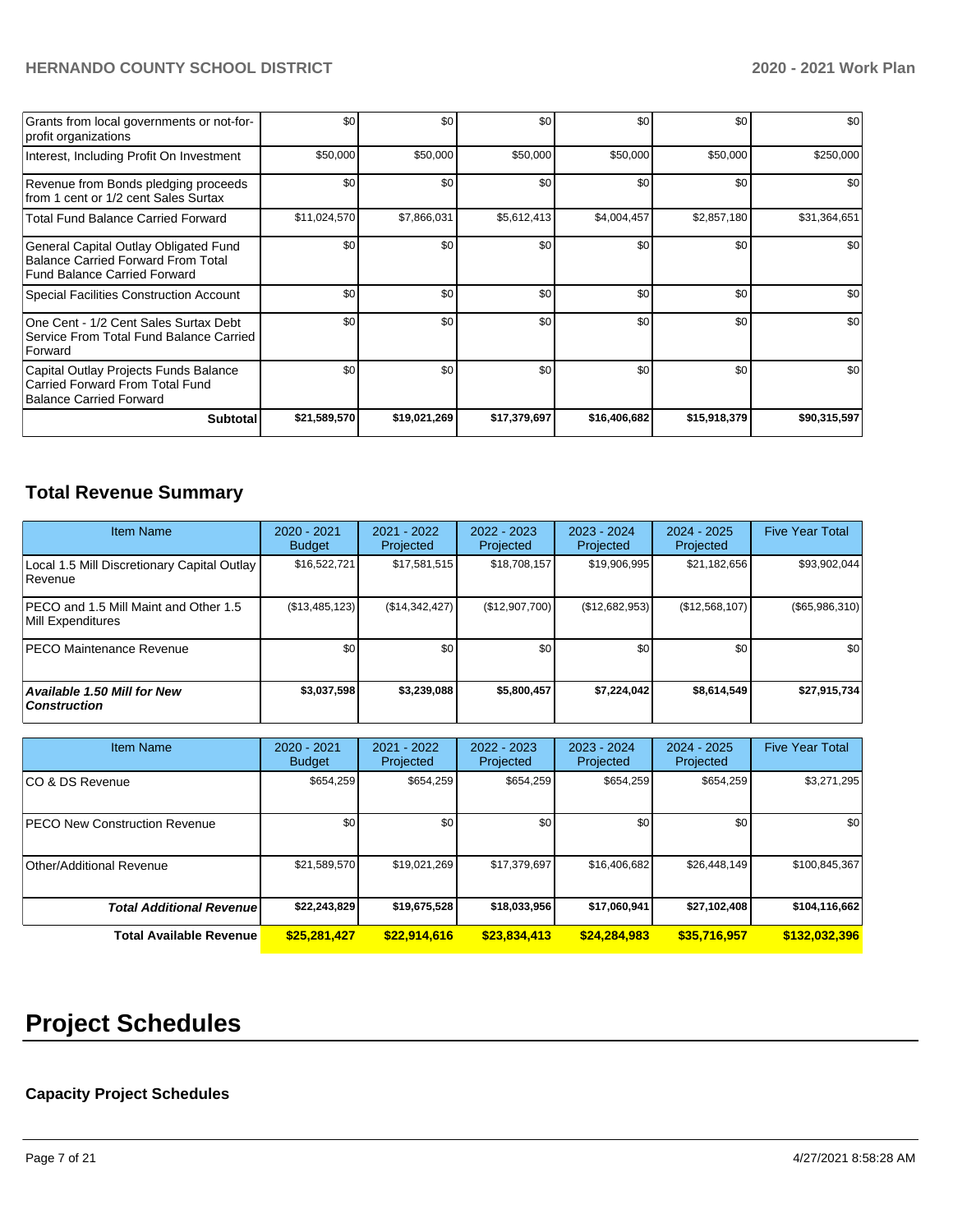A schedule of capital outlay projects necessary to ensure the availability of satisfactory classrooms for the projected student enrollment in K-12 programs.

| <b>Project Description</b> | Location                                |                          | 2020 - 2021         | 2021 - 2022 | 2022 - 2023 | 2023 - 2024    | 2024 - 2025  | Total          | Funded |
|----------------------------|-----------------------------------------|--------------------------|---------------------|-------------|-------------|----------------|--------------|----------------|--------|
| <b>Classroom Addition</b>  | <b>BROOKSVILLE</b><br><b>ELEMENTARY</b> | Planned<br>Cost:         | \$0                 | \$0         | \$0         | \$0            | \$7,973,856  | \$7,973,856 No |        |
|                            |                                         | <b>Student Stations:</b> | $\mathbf 0$         | $\mathbf 0$ | $\mathbf 0$ | $\mathbf 0$    | 352          | 352            |        |
|                            |                                         | Total Classrooms:        | $\pmb{0}$           | $\mathbf 0$ | $\mathbf 0$ | $\pmb{0}$      | 16           | 16             |        |
|                            |                                         | Gross Sq Ft:             | $\mathbf 0$         | $\mathbf 0$ | $\pmb{0}$   | $\pmb{0}$      | 16,640       | 16,640         |        |
| <b>Classroom Addition</b>  | JOHN D FLOYD<br><b>ELEMENTARY</b>       | Planned<br>Cost:         | \$0                 | \$0         | \$0         | \$0            | \$7,973,856  | \$7,973,856 No |        |
|                            |                                         | <b>Student Stations:</b> | $\pmb{0}$           | $\pmb{0}$   | $\pmb{0}$   | $\mathbf 0$    | 352          | 352            |        |
|                            |                                         | <b>Total Classrooms:</b> | $\mathbf 0$         | $\pmb{0}$   | $\pmb{0}$   | $\pmb{0}$      | 16           | 16             |        |
|                            |                                         | Gross Sq Ft:             | $\pmb{0}$           | $\mathbf 0$ | $\mathbf 0$ | $\mathbf 0$    | 16,640       | 16,640         |        |
| <b>Classroom Remodel</b>   | <b>WESTSIDE</b><br><b>ELEMENTARY</b>    | Planned<br>Cost:         | \$0                 | \$0         | \$0         | \$176,800      | \$0          | \$176,800 No   |        |
|                            |                                         | <b>Student Stations:</b> | $\mathsf{O}\xspace$ | $\mathbf 0$ | $\pmb{0}$   | 22             | $\pmb{0}$    | 22             |        |
|                            |                                         | <b>Total Classrooms:</b> | $\pmb{0}$           | $\mathbf 0$ | $\mathbf 0$ | $\mathbf{1}$   | $\mathbf 0$  | $\mathbf{1}$   |        |
|                            |                                         | Gross Sq Ft:             | $\mathbf 0$         | $\Omega$    | $\mathbf 0$ | 1,040          | $\mathbf 0$  | 1,040          |        |
| Classroom Addition         | <b>WESTSIDE</b><br><b>ELEMENTARY</b>    | Planned<br>Cost:         | \$0                 | \$0         | \$0         | \$0            | \$7,973,856  | \$7,973,856 No |        |
|                            |                                         | <b>Student Stations:</b> | $\pmb{0}$           | $\mathbf 0$ | $\mathbf 0$ | $\mathbf 0$    | 352          | 352            |        |
|                            |                                         | <b>Total Classrooms:</b> | $\pmb{0}$           | $\mathbf 0$ | $\pmb{0}$   | $\mathbf 0$    | 16           | 16             |        |
|                            |                                         | Gross Sq Ft:             | $\pmb{0}$           | $\mathbf 0$ | $\mathbf 0$ | $\pmb{0}$      | 16,640       | 16,640         |        |
|                            |                                         | <b>Planned Cost:</b>     | \$0                 | \$0         | \$0         | \$176,800      | \$23,921,568 | \$24,098,368   |        |
|                            |                                         | <b>Student Stations:</b> | 0                   | 0           | $\bf{0}$    | 22             | 1,056        | 1,078          |        |
|                            |                                         | <b>Total Classrooms:</b> | $\mathbf{0}$        | $\bf{0}$    | $\mathbf 0$ | 1 <sup>1</sup> | 48           | 49             |        |

## **Other Project Schedules**

Major renovations, remodeling, and additions of capital outlay projects that do not add capacity to schools.

| <b>Project Description</b> | Location                                 | 2020 - 2021<br>Actual Budget | 2021 - 2022<br>Projected | $2022 - 2023$<br>Projected | 2023 - 2024<br>Projected | 2024 - 2025<br>Projected | Total          | Funded |
|----------------------------|------------------------------------------|------------------------------|--------------------------|----------------------------|--------------------------|--------------------------|----------------|--------|
| Flooring replacement       | <b>ICENTRAL SENIOR HIGH</b>              | \$0                          | \$0                      | \$125,000                  | \$0                      | \$375,000                | \$500,000 No   |        |
| <b>HVAC Replacement</b>    | <b>IBROOKSVILLE</b><br><b>ELEMENTARY</b> | \$0                          | \$1.425,000              | \$1.425.000                | \$0                      | \$0                      | \$2,850,000 No |        |

**Gross Sq Ft: 0 0 0 1,040 49,920 50,960**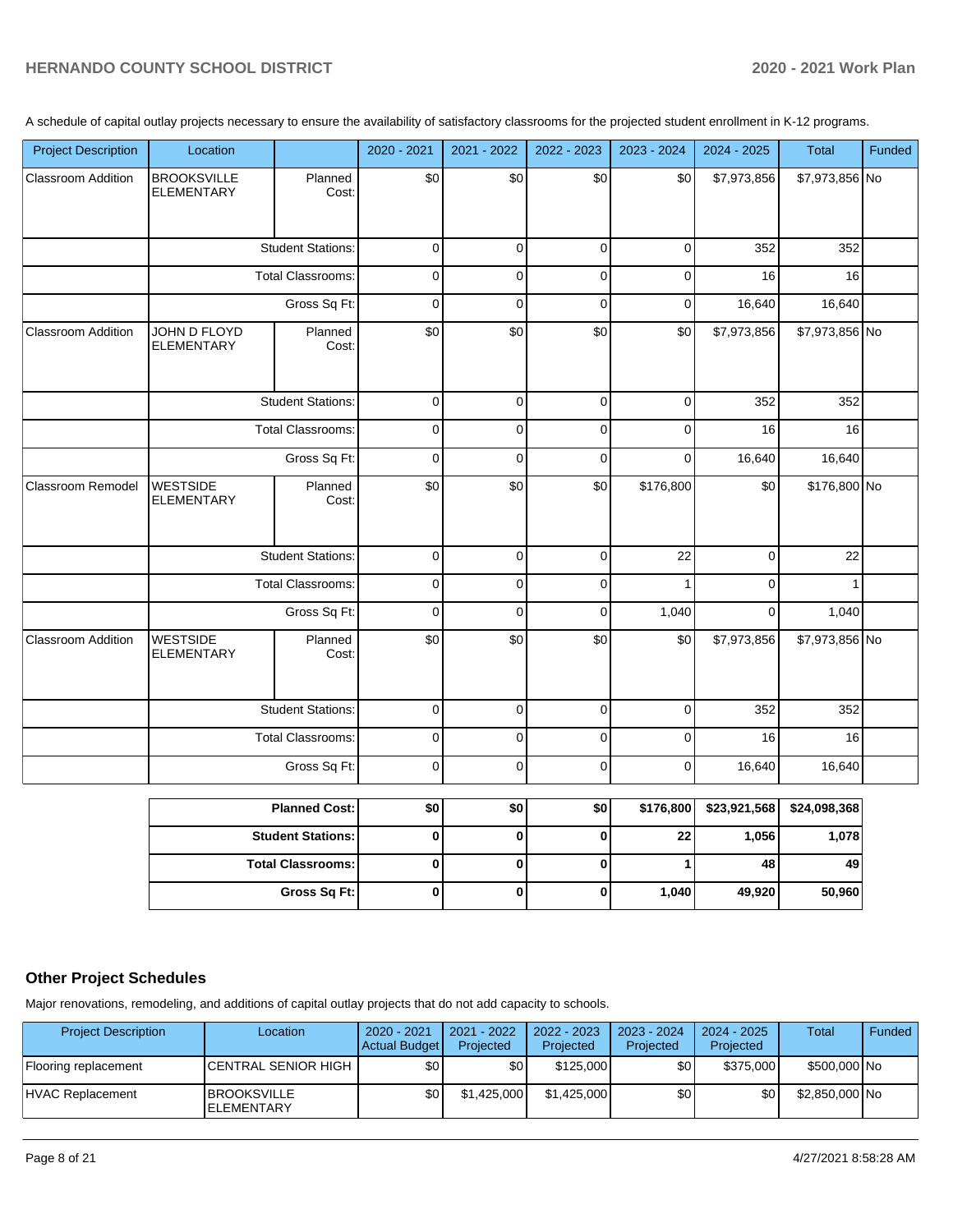| <b>Resurface Tennis Courts</b>                              | <b>CENTRAL SENIOR HIGH</b>                                                  | \$24,000    | \$0         | \$0         | \$0         | \$0         | \$24,000 Yes    |  |
|-------------------------------------------------------------|-----------------------------------------------------------------------------|-------------|-------------|-------------|-------------|-------------|-----------------|--|
| <b>HVAC Duct Cleaning</b>                                   | CENTRAL SENIOR HIGH                                                         | \$0         | \$120,000   | \$0         | \$0         | \$0         | \$120,000 No    |  |
| Parking Lot Lighting<br>Replacement                         | <b>CENTRAL SENIOR HIGH</b>                                                  | \$0         | \$70,000    | \$70,000    | \$70,000    | \$0         | \$210,000 No    |  |
| <b>Emergency Generator</b><br>Replacement                   | <b>CENTRAL SENIOR HIGH</b>                                                  | \$0         | \$38,000    | \$0         | \$0         | \$0         | \$38,000 No     |  |
| <b>HVAC Replacement</b>                                     | <b>CENTRAL SENIOR HIGH</b>                                                  | \$0         | \$0         | \$0         | \$1,000,000 | \$7,000,000 | \$8,000,000 No  |  |
| Gymnasium Lighting<br>Replacement                           | <b>CENTRAL SENIOR HIGH</b>                                                  | \$0         | \$0         | \$0         | \$50,000    | \$0         | \$50,000 No     |  |
| Repaint Courtyard Panels &<br>Doors                         | <b>CENTRAL SENIOR HIGH</b>                                                  | \$0         | \$0         | \$0         | \$40,000    | \$0         | \$40,000 No     |  |
| (ENDEAVOR ACADEMY) -<br>HVAC Replacement                    | <b>CENTRAL SENIOR HIGH</b>                                                  | \$0         | \$0         | \$0         | \$0         | \$555,000   | \$555,000 No    |  |
| <b>Building Drainage</b>                                    | CHALLENGER K-8<br>SCHOOL OF SCIENCE<br>AND MATHEMATICS                      | \$0         | \$60,000    | \$0         | \$0         | \$0         | \$60,000 No     |  |
| Sod Replacement                                             | <b>CHALLENGER K-8</b><br>SCHOOL OF SCIENCE<br><b>AND MATHEMATICS</b>        | \$0         | \$0         | \$0         | \$84,000    | \$0         | \$84,000 No     |  |
| <b>Repaint Tennis Court</b>                                 | <b>CHALLENGER K-8</b><br><b>SCHOOL OF SCIENCE</b><br><b>AND MATHEMATICS</b> | \$0         | \$0         | \$0         | \$25,000    | \$0         | \$25,000 No     |  |
| <b>Exterior Lighting (LED</b><br>Upgrade)                   | <b>CHALLENGER K-8</b><br>SCHOOL OF SCIENCE<br>AND MATHEMATICS               | \$0         | \$0         | \$0         | \$45,000    | \$0         | \$45,000 No     |  |
| Roof Replacement                                            | CHOCACHATTI<br>ELEMENTARY                                                   | \$1,300,000 | \$0         | \$0         | \$0         | \$0         | \$1,300,000 Yes |  |
| Covered Walkway                                             | CHOCACHATTI<br><b>ELEMENTARY</b>                                            | \$0         | \$0         | \$25,000    | \$0         | \$0         | \$25,000 No     |  |
| <b>HVAC Controls System</b><br>Upgrade                      | <b>CHOCACHATTI</b><br><b>ELEMENTARY</b>                                     | \$0         | \$0         | \$0         | \$100,000   | \$0         | \$100,000 No    |  |
| <b>Exterior Lighting (LED</b><br>Upgrade)                   | <b>CHOCACHATTI</b><br><b>ELEMENTARY</b>                                     | \$0         | \$0         | \$0         | \$75,000    | \$0         | \$75,000 No     |  |
| Repaint Interior                                            | CHOCACHATTI<br><b>ELEMENTARY</b>                                            | \$0         | \$0         | \$0         | \$50,000    | \$0         | \$50,000 No     |  |
| (Dining/Multipurpose) - Flooring CHOCACHATTI<br>Replacement | <b>ELEMENTARY</b>                                                           | \$0         | \$20,000    | \$0         | \$0         | \$0         | \$20,000 No     |  |
| <b>Accordion Door Replacement</b>                           | <b>DELTONA ELEMENTARY</b>                                                   | \$0         | \$0         | \$181,000   | \$0         | \$0         | \$181,000 No    |  |
| Cafeteria Canopy                                            | DELTONA ELEMENTARY                                                          | \$0         | \$25,000    | \$0         | \$0         | \$0         | \$25,000 No     |  |
| <b>Flooring Replacement</b>                                 | DELTONA ELEMENTARY                                                          | \$0         | \$12,000    | \$12,000    | \$36,000    | \$0         | \$60,000 No     |  |
| Portable Removal                                            | DELTONA ELEMENTARY                                                          | \$0         | \$24,000    | \$0         | \$0         | \$0         | \$24,000 No     |  |
| <b>HVAC Replacement</b>                                     | DELTONA ELEMENTARY                                                          | \$0         | \$0         | \$2,000,000 | \$2,000,000 | \$0         | \$4,000,000 No  |  |
| HVAC Chilled Water Piping &<br>DX Unit Replacement          | DELTONA ELEMENTARY                                                          | \$0         | \$2,000,000 | \$0         | \$0         | \$0         | \$2,000,000 No  |  |
| <b>Entry Canopy</b>                                         | DELTONA ELEMENTARY                                                          | \$0         | \$0         | \$0         | \$60,000    | \$0         | \$60,000 No     |  |
| Lift Station & Force Main                                   | <b>DISTRICT</b><br>MAINTENANCE/PLANT<br><b>OPERATIONS</b>                   | \$215,000   | \$0         | \$0         | \$0         | \$0         | \$215,000 Yes   |  |
| <b>Fueling Station Canopy</b>                               | DISTRICT<br>MAINTENANCE/PLANT<br><b>OPERATIONS</b>                          | \$0         | \$0         | \$0         | \$107,000   | \$0         | \$107,000 No    |  |
| <b>Repaint Exterior</b>                                     | <b>DISTRICT</b><br>MAINTENANCE/PLANT<br><b>OPERATIONS</b>                   | \$0         | \$0         | \$0         | \$50,000    | \$0         | \$50,000 No     |  |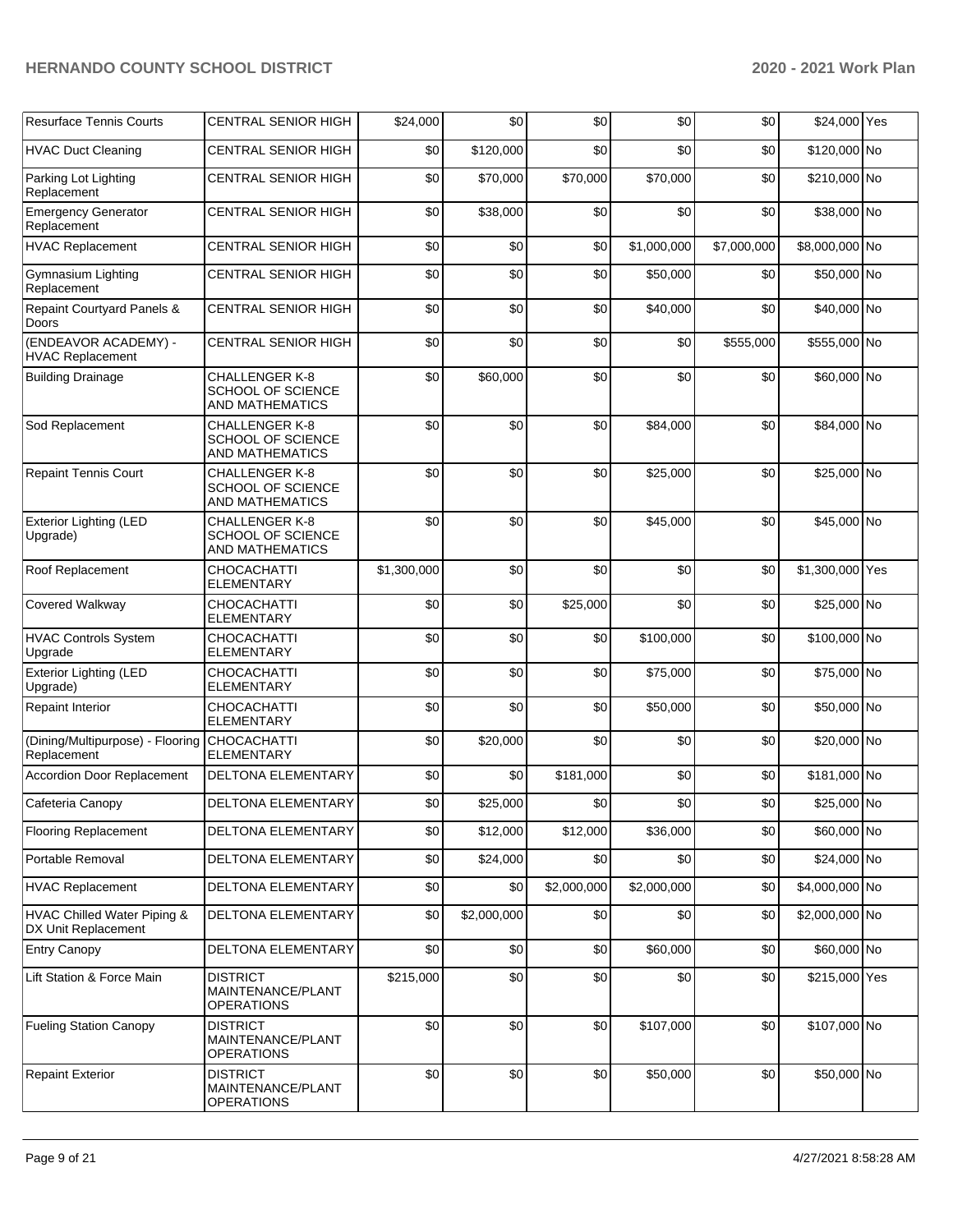| (DISTRICT OFFICE) - Roof<br>Coating                         | <b>HERNANDO</b><br><b>ADMINISTRATIVE</b><br><b>SUPPORT</b> | \$0         | \$185,000   | \$0       | \$0         | \$0         | \$185,000 No    |  |
|-------------------------------------------------------------|------------------------------------------------------------|-------------|-------------|-----------|-------------|-------------|-----------------|--|
| (DISTRICT OFFICE) - Roof<br>Replacement                     | <b>HERNANDO</b><br><b>ADMINISTRATIVE</b><br><b>SUPPORT</b> | \$0         | \$0         | \$0       | \$0         | \$425,000   | \$425,000 No    |  |
| (Bldg. 3) Roof & HVAC<br>Replacement                        | <b>EASTSIDE</b><br><b>ELEMENTARY</b>                       | \$350,000   | \$0         | \$0       | \$0         | \$0         | \$350,000 Yes   |  |
| <b>Restroom Renovation</b>                                  | <b>EASTSIDE</b><br><b>ELEMENTARY</b>                       | \$0         | \$60,000    | \$60,000  | \$0         | \$180,000   | \$300,000 No    |  |
| <b>HVAC Replacement</b>                                     | <b>EASTSIDE</b><br><b>ELEMENTARY</b>                       | \$0         | \$0         | \$950,000 | \$950,000   | \$0         | \$1,900,000 No  |  |
| Energy Mgmt. System & HVAC<br>Controls Upgrade              | <b>EASTSIDE</b><br>ELEMENTARY                              | \$0         | \$350,000   | \$0       | \$0         | \$0         | \$350,000 No    |  |
| Portable Removal                                            | <b>EASTSIDE</b><br><b>ELEMENTARY</b>                       | \$0         | \$20,000    | \$0       | \$0         | \$0         | \$20,000 No     |  |
| <b>HVAC Replacement</b>                                     | FOX CHAPEL MIDDLE                                          | \$0         | \$2,000,000 | \$0       | \$0         | \$0         | \$2,000,000 No  |  |
| <b>Concrete Playcourt Repairs</b>                           | <b>EXPLORER K-8</b>                                        | \$0         | \$0         | \$0       | \$30,000    | \$0         | \$30,000 No     |  |
| Forensic Study & Building<br>Stabilization                  | FOX CHAPEL MIDDLE                                          | \$0         | \$0         | \$30,000  | \$90,000    | \$0         | \$120,000 No    |  |
| Irrigation System Replacement                               | FOX CHAPEL MIDDLE                                          | \$0         | \$0         | \$0       | \$40,000    | \$0         | \$40,000 No     |  |
| <b>Repaint Exterior</b>                                     | FOX CHAPEL MIDDLE                                          | \$0         | \$0         | \$0       | \$30,000    | \$0         | \$30,000 No     |  |
| Stadium Renovation &<br>Pressbox Replacement                | <b>FRANKW</b><br>SPRINGSTEAD SENIOR<br><b>HIGH</b>         | \$1,250,000 | \$0         | \$0       | \$0         | \$0         | \$1,250,000 Yes |  |
| <b>HVAC Chiller &amp; Controls</b><br>System Upgrades       | <b>FRANKW</b><br>SPRINGSTEAD SENIOR<br>HIGH                | \$0         | \$200,000   | \$160,000 | \$0         | \$0         | \$360,000 No    |  |
| <b>HVAC Replacement</b>                                     | <b>FRANKW</b><br>SPRINGSTEAD SENIOR<br><b>HIGH</b>         | \$0         | \$0         | \$0       | \$1,500,000 | \$6,500,000 | \$8,000,000 No  |  |
| <b>Flooring Replacement</b>                                 | <b>FRANKW</b><br>SPRINGSTEAD SENIOR<br>HIGH                | \$0         | \$50,000    | \$0       | \$0         | \$0         | \$50,000 No     |  |
| Gymnasium Lighting<br>Replacement                           | <b>FRANK W</b><br>SPRINGSTEAD SENIOR<br>HIGH               | \$0         | \$0         | \$0       | \$55,000    | \$0         | \$55,000 No     |  |
| Portable Removal                                            | <b>FRANK W</b><br>SPRINGSTEAD SENIOR<br>HIGH               | \$0         | \$0         | \$0       | \$24,000    | \$0         | \$24,000 No     |  |
| Repaint Locker Rooms (Walls<br>& Floors)                    | <b>FRANKW</b><br>SPRINGSTEAD SENIOR<br>HIGH                | \$0         | \$0         | \$0       | \$20,000    | \$0         | \$20,000 No     |  |
| Theater (House) Lighting,<br>Rigging & ADA Llft             | <b>FRANKW</b><br>SPRINGSTEAD SENIOR<br>HIGH                | \$625,586   | \$0         | \$0       | \$0         | \$0         | \$625,586 Yes   |  |
| Roof Replacement                                            | <b>HERNANDO SENIOR</b><br>HIGH                             | \$0         | \$100,000   | \$200,000 | \$300,000   | \$500,000   | \$1,100,000 No  |  |
| Theater (House) Lighting &<br>Rigging                       | <b>HERNANDO SENIOR</b><br><b>HIGH</b>                      | \$560,587   | \$0         | \$0       | \$0         | \$0         | \$560,587 Yes   |  |
| (BLDG 30) - Upgrade Exterior<br>Lighting to LED             | HERNANDO SENIOR<br><b>HIGH</b>                             | \$0         | \$0         | \$0       | \$72,000    | \$0         | \$72,000 No     |  |
| (BLDG. 17, 13, & 26) - Repaint<br>Exterior                  | <b>HERNANDO SENIOR</b><br><b>HIGH</b>                      | \$0         | \$0         | \$0       | \$40,000    | \$0         | \$40,000 No     |  |
| (BLDG 28 & 29) - Upgrade<br><b>Exterior Lighting to LED</b> | <b>HERNANDO SENIOR</b><br><b>HIGH</b>                      | \$0         | \$0         | \$0       | \$150,000   | \$0         | \$150,000 No    |  |
| (BLDG 28, 29, 30 & 31) -<br><b>Repaint Exterior</b>         | <b>HERNANDO SENIOR</b><br><b>HIGH</b>                      | \$0         | \$25,000    | \$35,000  | \$35,000    | \$35,000    | \$130,000 No    |  |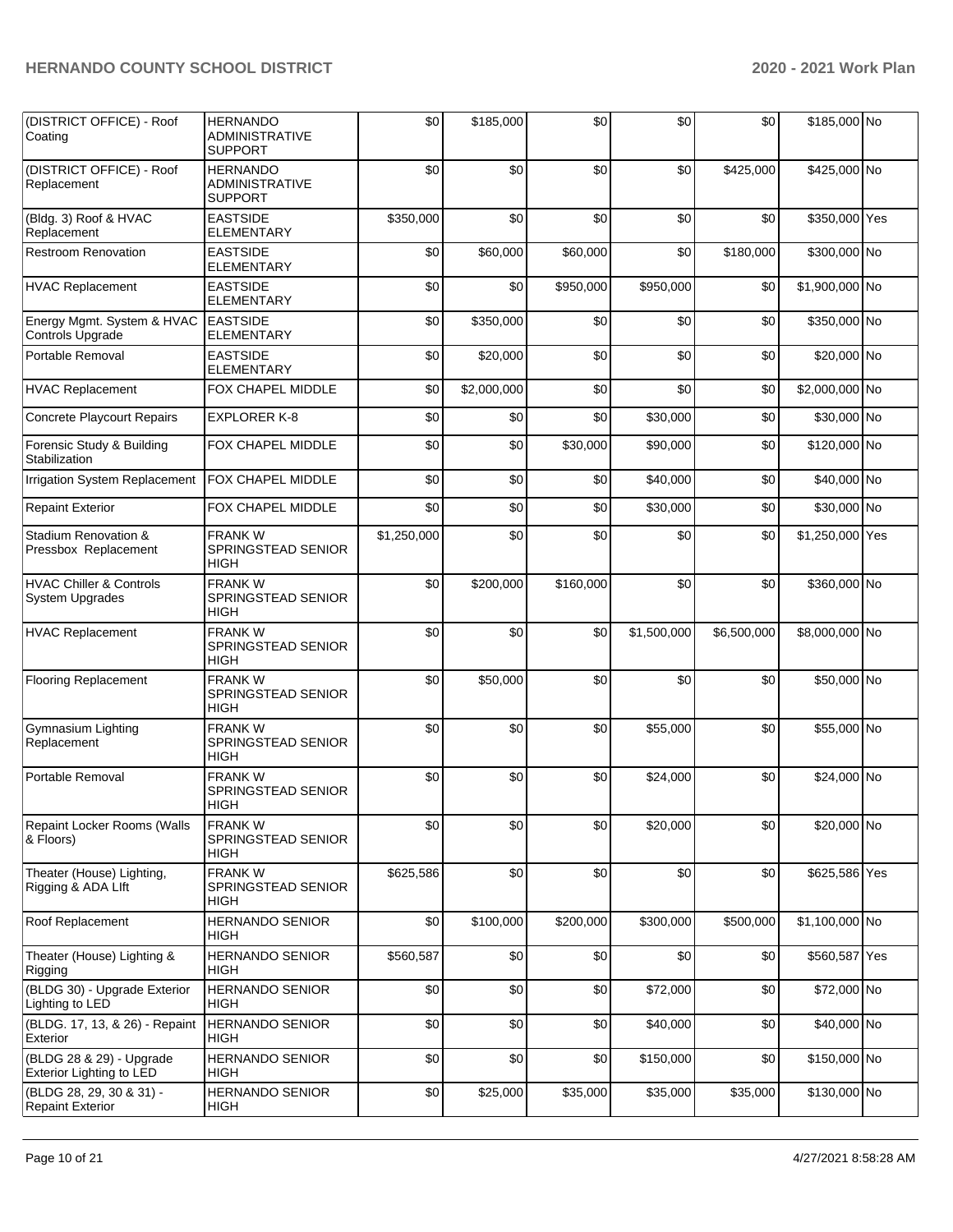| (CAFETERIA) - Building<br><b>Envelope Repairs</b>            | <b>HERNANDO SENIOR</b><br>HIGH               | \$0         | \$12,000  | \$20,000    | \$30,000  | \$30,000    | \$92,000 No     |  |
|--------------------------------------------------------------|----------------------------------------------|-------------|-----------|-------------|-----------|-------------|-----------------|--|
| <b>Repaint Exterior</b>                                      | JOHN D FLOYD<br><b>ELEMENTARY</b>            | \$0         | \$0       | \$0         | \$81,000  | \$0         | \$81,000 No     |  |
| <b>Exterior Soffit Replacement</b>                           | JOHN D FLOYD<br><b>ELEMENTARY</b>            | \$0         | \$0       | \$0         | \$850,000 | \$0         | \$850,000 No    |  |
| Irrigation System Replacement                                | JOHN D FLOYD<br>ELEMENTARY                   | \$0         | \$0       | \$0         | \$50,000  | \$0         | \$50,000 No     |  |
| Forensic Study & Building<br>Stabilization                   | <b>MOTON ELEMENTARY</b>                      | \$0         | \$0       | \$20,000    | \$70,000  | \$0         | \$90,000 No     |  |
| <b>HVAC Replacement</b>                                      | <b>MOTON ELEMENTARY</b>                      | \$0         | \$0       | \$2,500,000 | \$500,000 | \$2,000,000 | \$5,000,000 No  |  |
| Energy Mgmt. System & HVAC<br>Controls Upgrade               | <b>MOTON ELEMENTARY</b>                      | \$0         | \$150,000 | \$0         | \$0       | \$0         | \$150,000 No    |  |
| Cafeteria Serving Line<br>Renovation                         | NATURE COAST<br><b>TECHNICAL HIGH</b>        | \$1,500,000 | \$0       | \$0         | \$0       | \$0         | \$1,500,000 Yes |  |
| <b>Track Repair/Replacement</b>                              | NATURE COAST<br>TECHNICAL HIGH               | \$0         | \$0       | \$225,000   | \$0       | \$0         | \$225,000 No    |  |
| <b>HVAC Chiller &amp; Controls</b><br><b>System Upgrades</b> | NATURE COAST<br><b>TECHNICAL HIGH</b>        | \$0         | \$0       | \$0         | \$250,000 | \$1,350,000 | \$1,600,000 No  |  |
| <b>Repaint Exterior</b>                                      | NATURE COAST<br><b>TECHNICAL HIGH</b>        | \$0         | \$0       | \$0         | \$0       | \$580,000   | \$580,000 No    |  |
| <b>Repaint Exterior Doors</b>                                | <b>NATURE COAST</b><br><b>TECHNICAL HIGH</b> | \$0         | \$0       | \$0         | \$20,000  | \$0         | \$20,000 No     |  |
| Exterior Soffit/Fascia<br>Replacement                        | <b>DELORES S PARROTT</b><br><b>MIDDLE</b>    | \$0         | \$20,000  | \$0         | \$0       | \$0         | \$20,000 No     |  |
| Roof Replacement                                             | <b>DELORES S PARROTT</b><br><b>MIDDLE</b>    | \$0         | \$0       | \$800,000   | \$500,000 | \$500,000   | \$1,800,000 No  |  |
| <b>Repaint Exterior</b>                                      | <b>DELORES S PARROTT</b><br><b>MIDDLE</b>    | \$0         | \$0       | \$0         | \$60,000  | \$0         | \$60,000 No     |  |
| Gymnasium Lighting<br>Replacement                            | <b>DELORES S PARROTT</b><br><b>MIDDLE</b>    | \$0         | \$0       | \$0         | \$45,000  | \$0         | \$45,000 No     |  |
| <b>HVAC Replacement</b>                                      | PINE GROVE<br>ELEMENTARY                     | \$3,000,000 | \$0       | \$0         | \$0       | \$0         | \$3,000,000 Yes |  |
| Exterior Soffit/Fascia<br>Replacement                        | PINE GROVE<br><b>ELEMENTARY</b>              | \$0         | \$850,000 | \$0         | \$0       | \$0         | \$850,000 No    |  |
| Irrigation System Replacement                                | PINE GROVE<br><b>ELEMENTARY</b>              | \$0         | \$0       | \$0         | \$50,000  | \$0         | \$50,000 No     |  |
| Energy Mgmt. System & HVAC<br>Controls Upgrade               | POWELL MIDDLE                                | \$0         | \$275,000 | \$0         | \$0       | \$0         | \$275,000 No    |  |
| Roof Replacement                                             | POWELL MIDDLE                                | \$0         | \$400,000 | \$0         | \$300,000 | \$0         | \$700,000 No    |  |
| <b>HVAC Chiller &amp; Controls</b><br><b>System Upgrades</b> | POWELL MIDDLE                                | \$0         | \$0       | \$0         | \$800,000 | \$800,000   | \$1,600,000 No  |  |
| <b>Roof Coating</b>                                          | POWELL MIDDLE                                | \$0         | \$0       | \$0         | \$190,000 | \$0         | \$190,000 No    |  |
| Gymnasium Bleacher<br>Replacement                            | POWELL MIDDLE                                | \$0         | \$0       | \$0         | \$100,000 | \$0         | \$100,000 No    |  |
| Upgrade Exterior Lighting to<br>LED                          | POWELL MIDDLE                                | \$0         | \$0       | \$0         | \$75,000  | \$0         | \$75,000 No     |  |
| <b>Repaint Metalwork</b>                                     | POWELL MIDDLE                                | \$0         | \$0       | \$0         | \$75,000  | \$0         | \$75,000 No     |  |
| Shade Canopy at P.E.<br>Playfields                           | POWELL MIDDLE                                | \$0         | \$0       | \$0         | \$71,000  | \$0         | \$71,000 No     |  |
| Irrigation System Replacement<br>(Courtyard)                 | POWELL MIDDLE                                | \$0         | \$0       | \$0         | \$28,000  | \$0         | \$28,000 No     |  |
| Energy Mgmt. System & HVAC<br>Controls Upgrade               | SPRING HILL<br><b>ELEMENTARY</b>             | \$0         | \$150,000 | \$130,000   | \$0       | \$0         | \$280,000 No    |  |
| (SDC) - Repaint Exterior                                     | DISTRICT WAREHOUSE                           | \$0         | \$0       | $\$0$       | \$50,000  | \$0         | \$50,000 No     |  |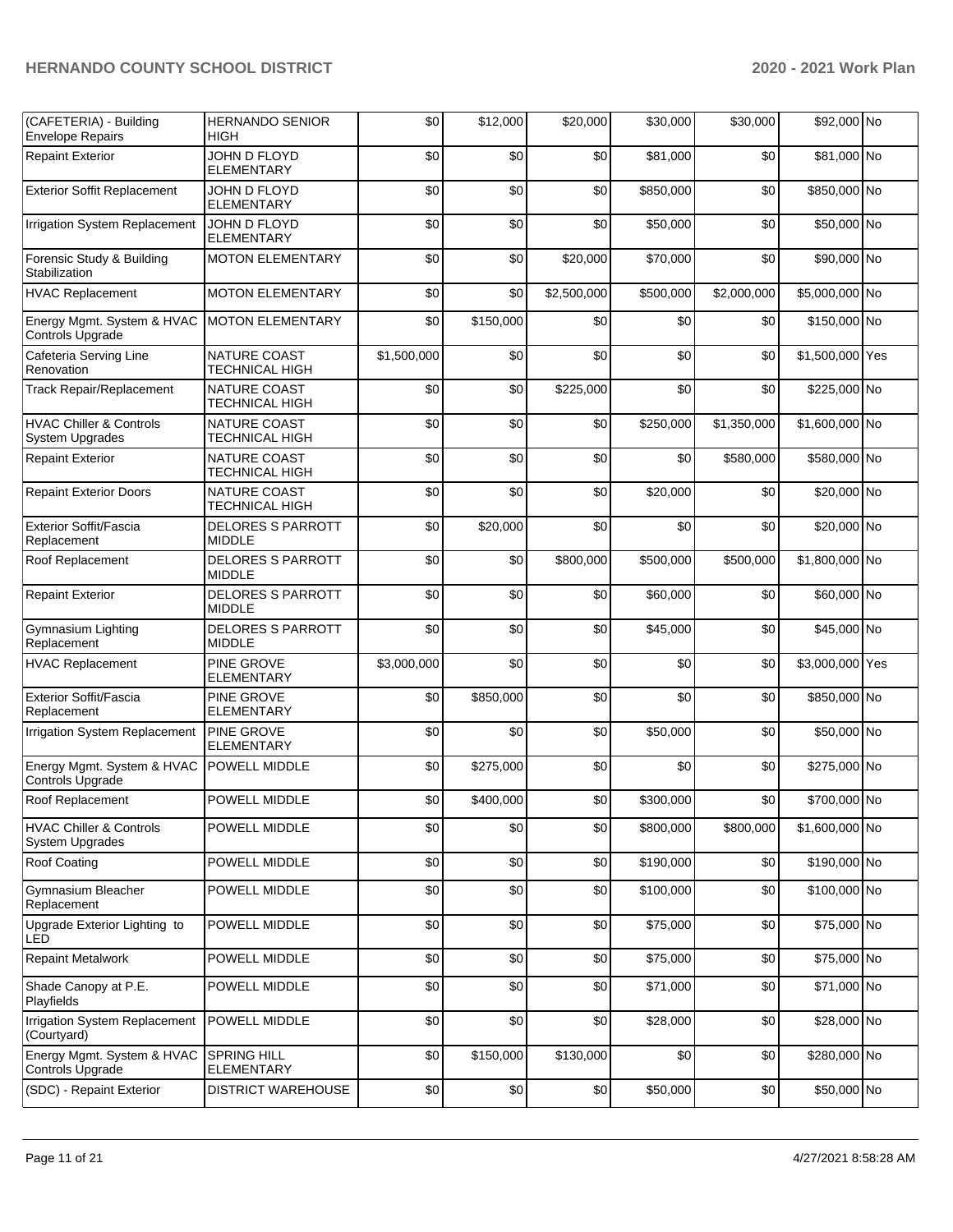| Parking Lot Addition &<br>Renovation                  | <b>SPRING HILL</b><br><b>ELEMENTARY</b>            | \$0         | \$250,000   | \$0         | \$0       | \$0       | \$250,000 No    |  |
|-------------------------------------------------------|----------------------------------------------------|-------------|-------------|-------------|-----------|-----------|-----------------|--|
| <b>HVAC Replacement</b>                               | <b>SPRING HILL</b><br><b>ELEMENTARY</b>            | \$0         | \$0         | \$2,000,000 | \$0       | \$0       | \$2,000,000 No  |  |
| <b>Flooring Replacement</b>                           | <b>SUNCOAST</b><br><b>ELEMENTARY</b>               | \$0         | \$50,000    | \$0         | \$0       | \$0       | \$50,000 No     |  |
| <b>Repaint Exterior</b>                               | <b>SUNCOAST</b><br><b>ELEMENTARY</b>               | \$0         | \$25,000    | \$0         | \$0       | \$0       | \$25,000 No     |  |
| <b>HVAC Replacement</b>                               | <b>SUNCOAST</b><br>ELEMENTARY                      | \$1,425,000 | \$2,090,000 | \$0         | \$0       | \$0       | \$3,515,000 Yes |  |
| Repaint "Concreteable"<br><b>Exterior &amp; Doors</b> | <b>SUNCOAST</b><br>ELEMENTARY                      | \$0         | \$0         | \$0         | \$25,000  | \$0       | \$25,000 No     |  |
| <b>HVAC Controls System</b><br>Upgrade                | <b>TRANSPORTATION 2</b>                            | \$0         | \$25,000    | \$0         | \$0       | \$0       | \$25,000 No     |  |
| (WORKSHOP) - Bldg.<br>Insulation Replacement          | <b>TRANSPORTATION 2</b>                            | \$0         | \$0         | \$0         | \$30,000  | \$0       | \$30,000 No     |  |
| Covered Walkway                                       | Weeki Wachee High<br>School                        | \$0         | \$50,000    | \$0         | \$0       | \$0       | \$50,000 No     |  |
| <b>Repaint Exterior Steel</b>                         | Weeki Wachee High<br>School                        | \$59,280    | \$0         | \$0         | \$0       | \$0       | \$59,280 Yes    |  |
| Building Envelope, Painting &<br>Doors                | <b>WEST HERNANDO</b><br><b>MIDDLE</b>              | \$0         | \$130,000   | \$85,000    | \$0       | \$0       | \$215,000 No    |  |
| Tennis Court Replacement                              | <b>WEST HERNANDO</b><br><b>MIDDLE</b>              | \$0         | \$130,000   | \$0         | \$0       | \$0       | \$130,000 No    |  |
| <b>Repaint Canopies</b>                               | <b>WEST HERNANDO</b><br><b>MIDDLE</b>              | \$0         | \$0         | \$30,000    | \$30,000  | \$0       | \$60,000 No     |  |
| (COURTYARD) - Irrigation<br>System Replacement        | <b>WEST HERNANDO</b><br><b>MIDDLE</b>              | \$0         | \$0         | \$0         | \$35,000  | \$0       | \$35,000 No     |  |
| Intercom & Fiber Backbone                             | <b>WESTSIDE</b><br><b>ELEMENTARY</b>               | \$115,000   | \$0         | \$0         | \$0       | \$0       | \$115,000 Yes   |  |
| <b>Flooring Replacement</b>                           | <b>WESTSIDE</b><br><b>ELEMENTARY</b>               | \$0         | \$0         | \$0         | \$70,000  | \$70,000  | \$140,000 No    |  |
| <b>Repaint Exterior</b>                               | Winding Waters K-8                                 | \$0         | \$0         | \$0         | \$0       | \$181,000 | \$181,000 No    |  |
| <b>Repaint Interior</b>                               | DELTONA ELEMENTARY                                 | \$0         | \$10,000    | \$5,000     | \$10,000  | \$0       | \$25,000 No     |  |
| Fire Alarm Replacement                                | <b>SUNCOAST</b><br><b>ELEMENTARY</b>               | \$140,000   | \$0         | \$0         | \$0       | \$0       | \$140,000 Yes   |  |
| Fire Alarm Replacement                                | DELTONA ELEMENTARY                                 | \$120,000   | \$0         | \$0         | \$0       | \$0       | \$120,000 Yes   |  |
| Fire Alarm Replacement                                | <b>MOTON ELEMENTARY</b>                            | \$250,000   | \$0         | \$0         | \$0       | \$0       | \$250,000 Yes   |  |
| Fire Alarm Replacement                                | <b>BROOKSVILLE</b><br><b>ELEMENTARY</b>            | \$250,000   | \$0         | \$0         | \$0       | \$0       | \$250,000 Yes   |  |
| Fire Alarm Replacement                                | <b>WESTSIDE</b><br><b>ELEMENTARY</b>               | \$250,000   | \$0         | \$0         | \$0       | \$0       | \$250,000 Yes   |  |
| Intercom Replacement                                  | <b>CENTRAL SENIOR HIGH</b>                         | \$200,000   | \$0         | \$0         | \$0       | \$0       | \$200,000 Yes   |  |
| <b>Track Resurfacing</b>                              | DELORES S PARROTT<br><b>MIDDLE</b>                 | \$0         | \$0         | \$0         | \$0       | \$260,000 | \$260,000 No    |  |
| (East Property Line)<br>Stormwater Drainage           | <b>FRANKW</b><br>SPRINGSTEAD SENIOR<br>HIGH        | \$0         | \$0         | \$0         | \$0       | \$50,000  | \$50,000 No     |  |
| (Auditorium) Toilet Room &<br><b>ADA Upgrades</b>     | <b>FRANKW</b><br>SPRINGSTEAD SENIOR<br><b>HIGH</b> | \$0         | \$0         | \$0         | \$150,000 | \$0       | \$150,000 No    |  |
| (Auditorium) Stage Floor<br>Replacement               | <b>FRANKW</b><br>SPRINGSTEAD SENIOR<br>HIGH        | \$0         | \$50,000    | \$0         | \$0       | \$0       | \$50,000 No     |  |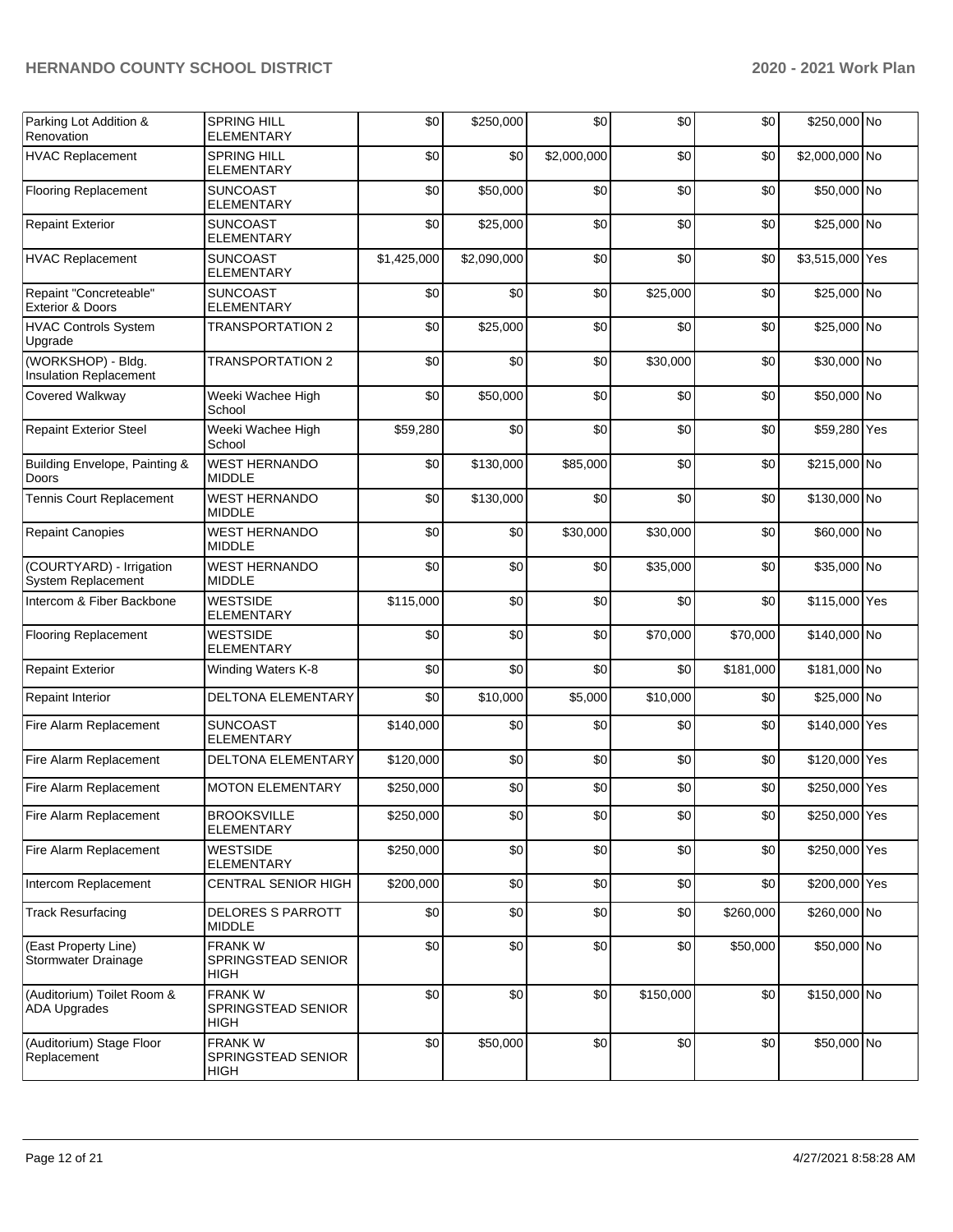| Theatrical (Stage) Lighting<br>Replacement                                  | <b>FRANK W</b><br>SPRINGSTEAD SENIOR<br><b>HIGH</b>       | \$0          | \$0          | \$0          | \$0              | \$400.000    | \$400,000 No  |  |
|-----------------------------------------------------------------------------|-----------------------------------------------------------|--------------|--------------|--------------|------------------|--------------|---------------|--|
| Theatrical (Stage) Lighting<br>Replacement                                  | <b>HERNANDO SENIOR</b><br><b>HIGH</b>                     | \$0          | \$0          | \$0          | \$0              | \$400,000    | \$400,000 No  |  |
| (BLDG. 27) Records Storage<br>Remodeling (reallocates<br>portable capacity) | <b>HERNANDO SENIOR</b><br><b>IHIGH</b>                    | \$0          | \$0          | \$350,000    | \$0              | \$0          | \$350,000 No  |  |
| Replace Marquee Sign                                                        | JOHN D FLOYD<br><b>ELEMENTARY</b>                         | \$0          | \$0          | \$20,000     | \$0              | \$0          | \$20,000 No   |  |
| (BLDG. 2) Roof Replacement                                                  | <b>WESTSIDE</b><br><b>ELEMENTARY</b>                      | \$0          | \$150,000    | \$0          | \$0              | \$0          | \$150,000 No  |  |
| <b>HVAC Replacement</b>                                                     | <b>DISTRICT</b><br>MAINTENANCE/PLANT<br><b>OPERATIONS</b> | \$386,569    | \$0          | \$0          | \$0 <sub>1</sub> | \$0          | \$386,569 Yes |  |
| (BLDG, 4) Roof & HVAC<br>Replacement                                        | <b>EASTSIDE</b><br><b>ELEMENTARY</b>                      | \$287,791    | \$0          | \$0          | \$0              | \$0          | \$287,791 Yes |  |
|                                                                             |                                                           | \$12,308,813 | \$11,601,000 | \$11,458,000 | \$11,673,000     | \$22,191,000 | \$69,231,813  |  |

#### **Additional Project Schedules**

Any projects that are not identified in the last approved educational plant survey.

Nothing reported for this section.

## **Non Funded Growth Management Project Schedules**

Schedule indicating which projects, due to planned development, that CANNOT be funded from current revenues projected over the next five years.

Nothing reported for this section.

## **Tracking**

### **Capacity Tracking**

| Location                       | $2020 -$<br>2021 Satis.<br>Stu. Sta. | Actual<br>$2020 -$<br><b>2021 FISH</b><br>Capacity | Actual<br>$2019 -$<br>2020<br>COFTE | # Class<br>Rooms | Actual<br>Average<br>$2020 -$<br>2021 Class<br><b>Size</b> | Actual<br>$2020 -$<br>2021<br><b>Utilization</b> | <b>New</b><br>Stu.<br>Capacity | <b>New</b><br>Rooms to<br>be<br>Added/Re<br>moved | Projected<br>$2024 -$<br>2025<br><b>COFTE</b> | Projected<br>$2024 -$<br>2025<br><b>Utilization</b> | Projected<br>$2024 -$<br>2025 Class<br><b>Size</b> |
|--------------------------------|--------------------------------------|----------------------------------------------------|-------------------------------------|------------------|------------------------------------------------------------|--------------------------------------------------|--------------------------------|---------------------------------------------------|-----------------------------------------------|-----------------------------------------------------|----------------------------------------------------|
| HERNANDO SENIOR<br><b>HIGH</b> | .7851                                | 1,695                                              | 055.                                | 731              | 14                                                         | 62.00 %                                          |                                |                                                   | .298                                          | 77.00 %                                             | 18                                                 |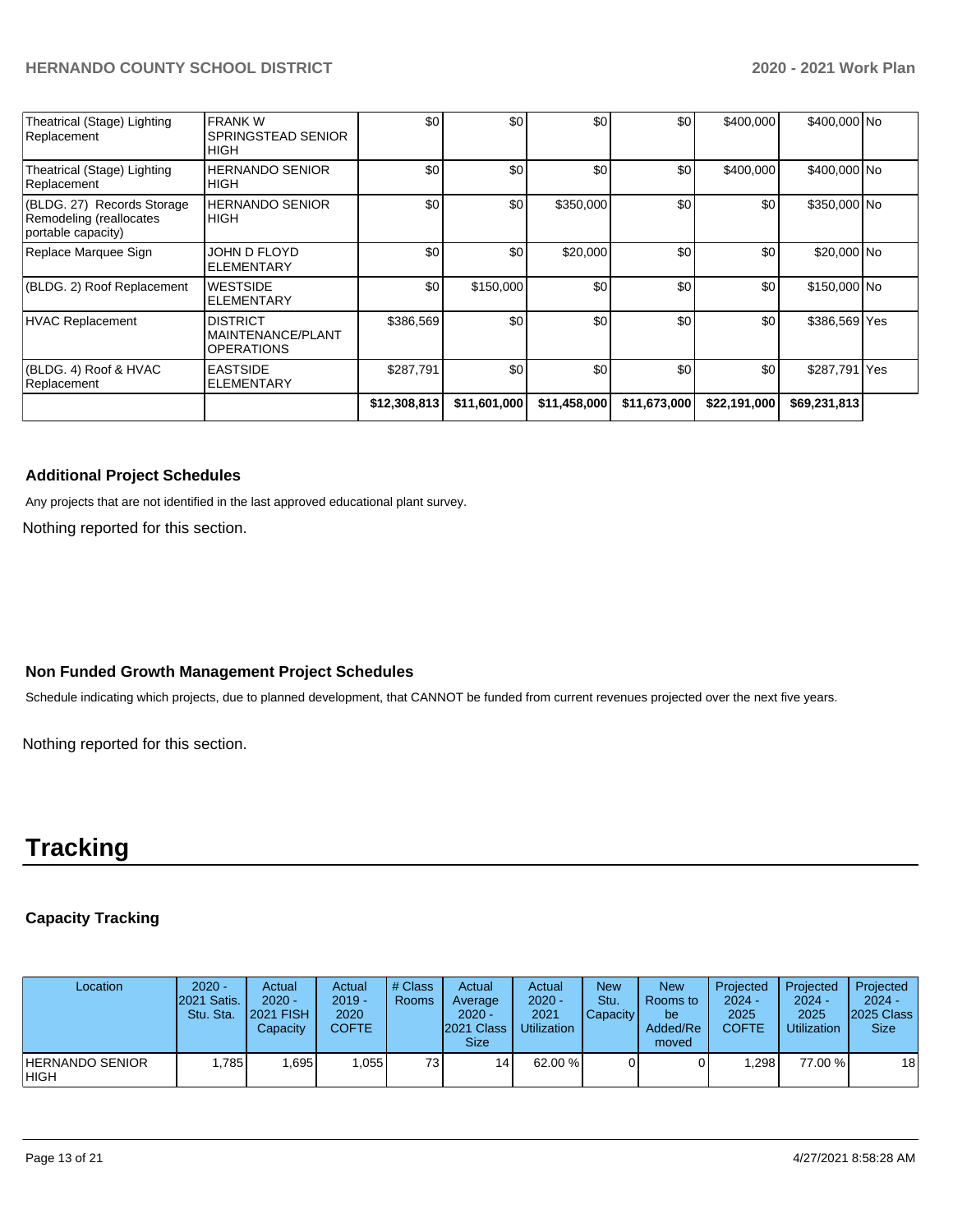| <b>BROOKSVILLE</b><br><b>ELEMENTARY</b>                              | 865      | 865      | 665      | 45          | 15          | 77.00 %   | 352            | 16          | 727            | 60.00%  | 12             |
|----------------------------------------------------------------------|----------|----------|----------|-------------|-------------|-----------|----------------|-------------|----------------|---------|----------------|
| <b>Exceptional Student</b><br><b>Support Services</b>                | 191      | $\Omega$ | 0        | 15          | 0           | 0.00%     | $\Omega$       | $\Omega$    | $\mathbf 0$    | 0.00%   | $\overline{0}$ |
| <b>WESTSIDE</b><br><b>ELEMENTARY</b>                                 | 830      | 830      | 555      | 45          | 12          | 67.00 %   | 374            | 17          | 586            | 49.00 % | $9\,$          |
| Weeki Wachee High<br>School                                          | 1,665    | 1,581    | 1,143    | 64          | 18          | 72.00 %   | $\Omega$       | $\mathbf 0$ | 1,280          | 81.00%  | 20             |
| Winding Waters K-8                                                   | 1,581    | 1,422    | 1,412    | 73          | 19          | 99.00 %   | $\mathbf 0$    | $\mathbf 0$ | 1,445          | 102.00% | 20             |
| POWELL MIDDLE                                                        | 1,195    | 1,075    | 1,070    | 51          | 21          | 100.00%   | $\Omega$       | $\mathbf 0$ | 1,085          | 101.00% | 21             |
| JOHN D FLOYD<br><b>ELEMENTARY</b>                                    | 1,654    | 1,679    | 1,002    | 75          | 13          | 60.00%    | 352            | 16          | 967            | 48.00%  | 11             |
| DELTONA ELEMENTARY                                                   | 1,125    | 1,125    | 797      | 57          | 14          | 71.00 %   | 0              | $\mathbf 0$ | 822            | 73.00 % | 14             |
| <b>MOTON ELEMENTARY</b>                                              | 835      | 835      | 543      | 44          | 12          | 65.00 %   | 0              | $\mathbf 0$ | 756            | 91.00%  | 17             |
| <b>EASTSIDE</b><br>ELEMENTARY                                        | 842      | 842      | 670      | 44          | 15          | 80.00%    | 0              | $\mathbf 0$ | 732            | 87.00 % | 17             |
| <b>FRANKW</b><br>SPRINGSTEAD SENIOR<br><b>HIGH</b>                   | 2,210    | 2,099    | 1,602    | 88          | 18          | 76.00 %   | $\Omega$       | $\mathbf 0$ | 1,816          | 87.00 % | 21             |
| <b>FOX CHAPEL MIDDLE</b>                                             | 1,252    | 1,126    | 750      | 54          | 14          | 67.00 %   | $\Omega$       | $\Omega$    | 763            | 68.00%  | 14             |
| <b>SPRING HILL</b><br>ELEMENTARY                                     | 1,095    | 1,095    | 863      | 51          | 17          | 79.00 %   | $\Omega$       | $\Omega$    | 874            | 80.00%  | 17             |
| <b>TRANSPORTATION 2</b>                                              | 160      | $\Omega$ | 0        | 6           | 0           | 0.00%     | $\mathbf 0$    | $\mathbf 0$ | $\mathbf 0$    | 0.00%   | $\overline{0}$ |
| <b>SUNCOAST</b><br>ELEMENTARY                                        | 1,144    | 1,144    | 900      | 58          | 16          | 79.00 %   | 0              | $\mathbf 0$ | 910            | 80.00%  | 16             |
| <b>DELORES S PARROTT</b><br><b>MIDDLE</b>                            | 1,143    | 1,028    | 723      | 51          | 14          | 70.00%    | $\Omega$       | $\mathbf 0$ | 798            | 78.00 % | 16             |
| <b>CENTRAL SENIOR HIGH</b>                                           | 2,356    | 2,120    | 1,259    | 97          | 13          | 59.00 %   | 0              | $\mathbf 0$ | 1,341          | 63.00 % | 14             |
| <b>PINE GROVE</b><br><b>ELEMENTARY</b>                               | 1,506    | 1,506    | 911      | 74          | 12          | 60.00%    | 0              | $\Omega$    | 959            | 64.00%  | 13             |
| <b>WEST HERNANDO</b><br><b>MIDDLE</b>                                | 1,401    | 1,260    | 681      | 59          | 12          | 54.00 %   | 0              | $\mathbf 0$ | 772            | 61.00%  | 13             |
| CHOCACHATTI<br><b>ELEMENTARY</b>                                     | 993      | 993      | 733      | 44          | 17          | 74.00 %   | $\Omega$       | $\mathbf 0$ | 734            | 74.00 % | 17             |
| <b>NATURE COAST</b><br><b>TECHNICAL HIGH</b>                         | 1,413    | 1,271    | 1,250    | 58          | 22          | 98.00%    | 0              | $\Omega$    | 1,384          | 109.00% | 24             |
| CHALLENGER K-8<br><b>SCHOOL OF SCIENCE</b><br><b>AND MATHEMATICS</b> | 1,778    | 1,600    | 1,392    | 80          | 17          | 87.00 %   | $\overline{0}$ | $\mathbf 0$ | 1,395          | 87.00 % | 17             |
| SAFE SCHOOLS<br><b>BUILDING</b>                                      | $\Omega$ | $\Omega$ | $\Omega$ | $\mathbf 0$ | $\mathbf 0$ | $0.00 \%$ | $\Omega$       | $\Omega$    | $\overline{0}$ | 0.00%   | $\overline{0}$ |
| <b>EXPLORER K-8</b>                                                  | 2,073    | 1,865    | 1,700    | 94          | 18          | 91.00%    | $\mathbf 0$    | $\mathbf 0$ | 1,741          | 93.00 % | 19             |
| <b>ADULT EDUCATION</b>                                               | $\Omega$ | 0        | 0        | 0           | 0           | 0.00%     | $\mathbf 0$    | $\mathbf 0$ | $\Omega$       | 0.00%   | $\overline{0}$ |
|                                                                      | 31,092   | 29,056   | 21,677   | 1,400       | 15          | 74.60%    | 1,078          | 49          | 23,185         | 76.94 % | 16             |

The COFTE Projected Total (23,185) for 2024 - 2025 must match the Official Forecasted COFTE Total (22,978 ) for 2024 - 2025 before this section can be completed. In the event that the COFTE Projected Total does not match the Official forecasted COFTE, then the Balanced Projected COFTE Table should be used to balance COFTE.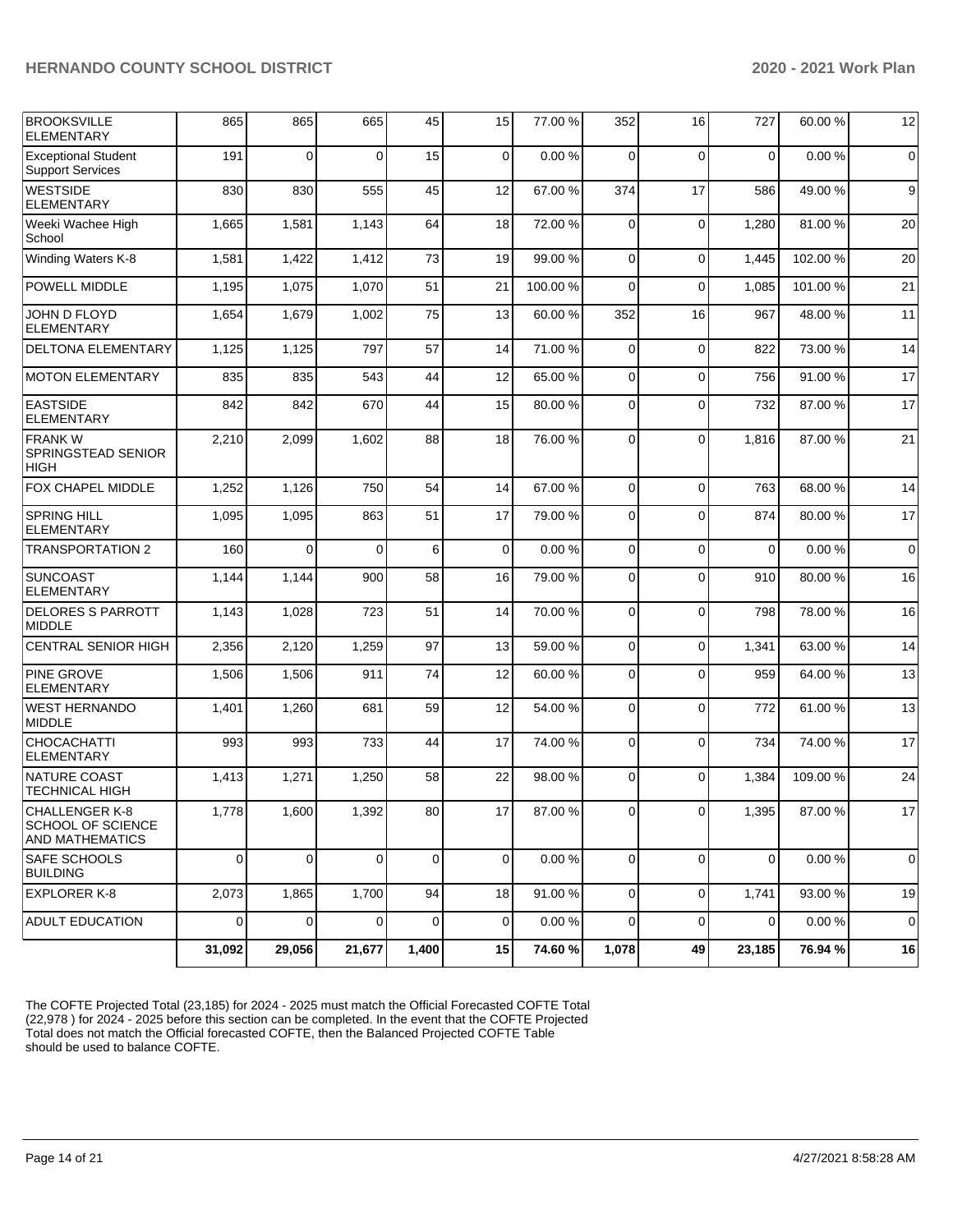| Projected COFTE for 2024 - 2025 |        |  |  |  |  |
|---------------------------------|--------|--|--|--|--|
| Elementary (PK-3)               | 7,404  |  |  |  |  |
| Middle (4-8)                    | 8,608  |  |  |  |  |
| High (9-12)                     | 6,966  |  |  |  |  |
|                                 | 22,978 |  |  |  |  |

| <b>Grade Level Type</b> | <b>Balanced Projected</b><br>COFTE for 2024 - 2025 |
|-------------------------|----------------------------------------------------|
| Elementary (PK-3)       | $-2,495$                                           |
| Middle (4-8)            | 2,441                                              |
| High (9-12)             | $-153$                                             |
|                         | 22,978                                             |

### **Relocatable Replacement**

Number of relocatable classrooms clearly identified and scheduled for replacement in the school board adopted financially feasible 5-year district work program.

| Location                               | 2020 - 2021 | 2021 - 2022 | 2022 - 2023 | 2023 - 2024 | 2024 - 2025 | Year 5 Total    |
|----------------------------------------|-------------|-------------|-------------|-------------|-------------|-----------------|
| <b>BROOKSVILLE ELEMENTARY</b>          |             |             |             |             |             |                 |
| <b>IWESTSIDE ELEMENTARY</b>            |             |             |             |             |             | 13 <sub>1</sub> |
| <b>JOHN D FLOYD ELEMENTARY</b>         |             |             |             |             |             |                 |
| <b>Total Relocatable Replacements:</b> |             |             |             |             | 31          | 31              |

## **Charter Schools Tracking**

Information regarding the use of charter schools.

| Location-Type                                            | # Relocatable<br>units or<br>permanent<br>classrooms | Owner                | lYear Started or<br>Scheduled | Student<br><b>Stations</b> | <b>Students</b><br>Enrolled | Years in<br>Contract | <b>Total Charter</b><br><b>Students</b><br>projected for<br>2024 - 2025 |
|----------------------------------------------------------|------------------------------------------------------|----------------------|-------------------------------|----------------------------|-----------------------------|----------------------|-------------------------------------------------------------------------|
| Gulf Coast Academy                                       |                                                      | <b>14 LEASE RENT</b> | 2003                          | 254                        | 236                         | 15 <sub>1</sub>      | 236                                                                     |
| Brooksville Engineering, Science<br>8 Technology Academy |                                                      | <b>7ILEASE RENT</b>  | 2013                          | 132 <sub>l</sub>           | 110 <sup>1</sup>            | 51                   | 132                                                                     |
|                                                          | 21                                                   |                      |                               | 3861                       | 346                         |                      | 368                                                                     |

#### **Special Purpose Classrooms Tracking**

The number of classrooms that will be used for certain special purposes in the current year, by facility and type of classroom, that the district will, 1), not use for educational purposes, and 2), the co-teaching classrooms that are not open plan classrooms and will be used for educational purposes.

| School                               | <b>School Type</b> | # of Elementary<br>K-3 Classrooms | # of Middle 4-8<br><b>Classrooms</b> | # of High $9-12$<br><b>Classrooms</b> | # of $ESE$<br>Classrooms | # of Combo<br><b>Classrooms</b> | Total<br><b>Classrooms</b> |
|--------------------------------------|--------------------|-----------------------------------|--------------------------------------|---------------------------------------|--------------------------|---------------------------------|----------------------------|
| <b>Total Educational Classrooms:</b> |                    |                                   |                                      |                                       |                          |                                 | 0                          |
| School                               | School Type        | # of Elementary<br>K-3 Classrooms | # of Middle 4-8<br><b>Classrooms</b> | # of High $9-12$<br><b>Classrooms</b> | # of $ESE$<br>Classrooms | # of Combo<br><b>Classrooms</b> | Total<br><b>Classrooms</b> |
| <b>Total Co-Teaching Classrooms:</b> |                    |                                   |                                      |                                       |                          | 0                               | 0                          |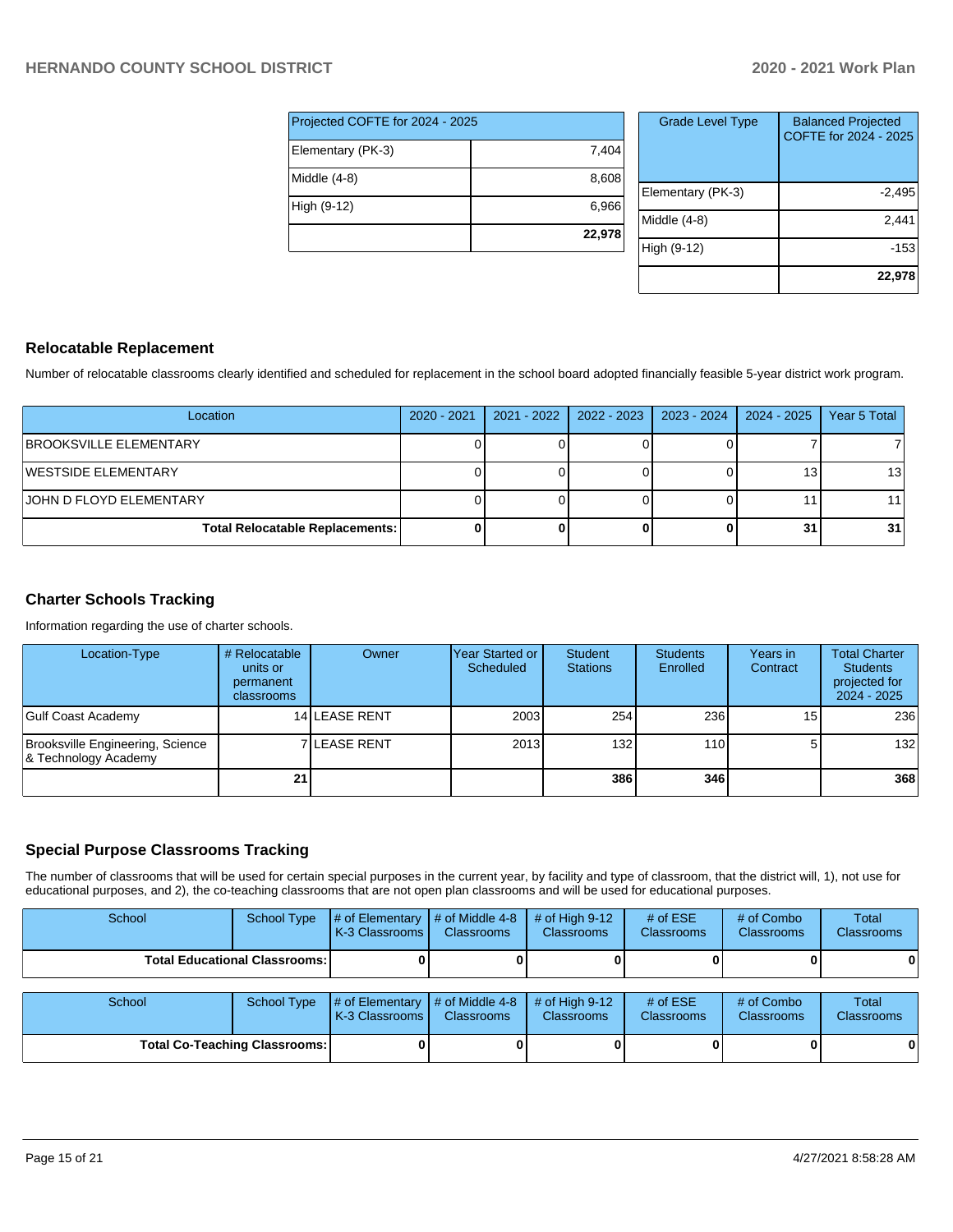#### **Infrastructure Tracking**

**Necessary offsite infrastructure requirements resulting from expansions or new schools. This section should include infrastructure information related to capacity project schedules and other project schedules (Section 4).** 

No offsite infrastructure requirements are anticipated at planned expansions of existing facilities.

**Proposed location of planned facilities, whether those locations are consistent with the comprehensive plans of all affected local governments, and recommendations for infrastructure and other improvements to land adjacent to existing facilities. Provisions of 1013.33(12), (13) and (14) and 1013.36 must be addressed for new facilities planned within the 1st three years of the plan (Section 5).** 

No new facilities are planned within the 1st five years of the plan.

**Consistent with Comp Plan?** Yes

#### **Net New Classrooms**

The number of classrooms, by grade level and type of construction, that were added during the last fiscal year.

| List the net new classrooms added in the 2019 - 2020 fiscal year.                                                                                       |                              |                                   |                                | List the net new classrooms to be added in the 2020 - 2021 fiscal<br>year. |                              |                            |                                |                        |
|---------------------------------------------------------------------------------------------------------------------------------------------------------|------------------------------|-----------------------------------|--------------------------------|----------------------------------------------------------------------------|------------------------------|----------------------------|--------------------------------|------------------------|
| "Classrooms" is defined as capacity carrying classrooms that are added to increase<br>capacity to enable the district to meet the Class Size Amendment. |                              |                                   |                                | Totals for fiscal year 2020 - 2021 should match totals in Section 15A.     |                              |                            |                                |                        |
| Location                                                                                                                                                | $2019 - 2020$ #<br>Permanent | $2019 - 2020$ #<br><b>Modular</b> | $2019 - 2020$ #<br>Relocatable | $2019 - 2020$<br>Total                                                     | $2020 - 2021$ #<br>Permanent | $2020 - 2021$ #<br>Modular | $2020 - 2021$ #<br>Relocatable | $2020 - 2021$<br>Total |
| Elementary (PK-3)                                                                                                                                       |                              |                                   |                                |                                                                            |                              |                            |                                |                        |
| Middle (4-8)                                                                                                                                            |                              |                                   |                                |                                                                            |                              |                            |                                |                        |
| High (9-12)                                                                                                                                             |                              |                                   |                                |                                                                            |                              |                            |                                |                        |
|                                                                                                                                                         |                              |                                   |                                |                                                                            |                              |                            |                                |                        |

#### **Relocatable Student Stations**

Number of students that will be educated in relocatable units, by school, in the current year, and the projected number of students for each of the years in the workplan.

| <b>Site</b>                                                 | $2020 - 2021$ | 2021 - 2022 | $2022 - 2023$ | $2023 - 2024$ | $2024 - 2025$ | 5 Year Average |
|-------------------------------------------------------------|---------------|-------------|---------------|---------------|---------------|----------------|
| <b>EXPLORER K-8</b>                                         |               |             |               |               |               | 0              |
| CHALLENGER K-8 SCHOOL OF SCIENCE AND<br><b>IMATHEMATICS</b> | 44            | 44          | 44            | 44            | 44            | 44             |
| <b>FRANK W SPRINGSTEAD SENIOR HIGH</b>                      | 525           | 525         | 525           | 525           | 525           | 525            |
| <b>FOX CHAPEL MIDDLE</b>                                    | 132           | 132         | 132           | 132           | 132           | 132            |
| <b>SPRING HILL ELEMENTARY</b>                               | 291           | 291         | 291           | 291           | 291           | 291            |
| <b>SAFE SCHOOLS BUILDING</b>                                |               | ΩI          | $\Omega$      | 0             | 0             | $\mathbf 0$    |
| Weeki Wachee High School                                    |               | ΩI          | $\Omega$      |               | $\Omega$      | $\mathbf 0$    |
| <b>Winding Waters K-8</b>                                   |               | ΩI          | $\Omega$      |               | 0             | $\mathbf 0$    |
| <b>TRANSPORTATION 2</b>                                     | 160           | 160         | 160           | 160           | 160           | 160            |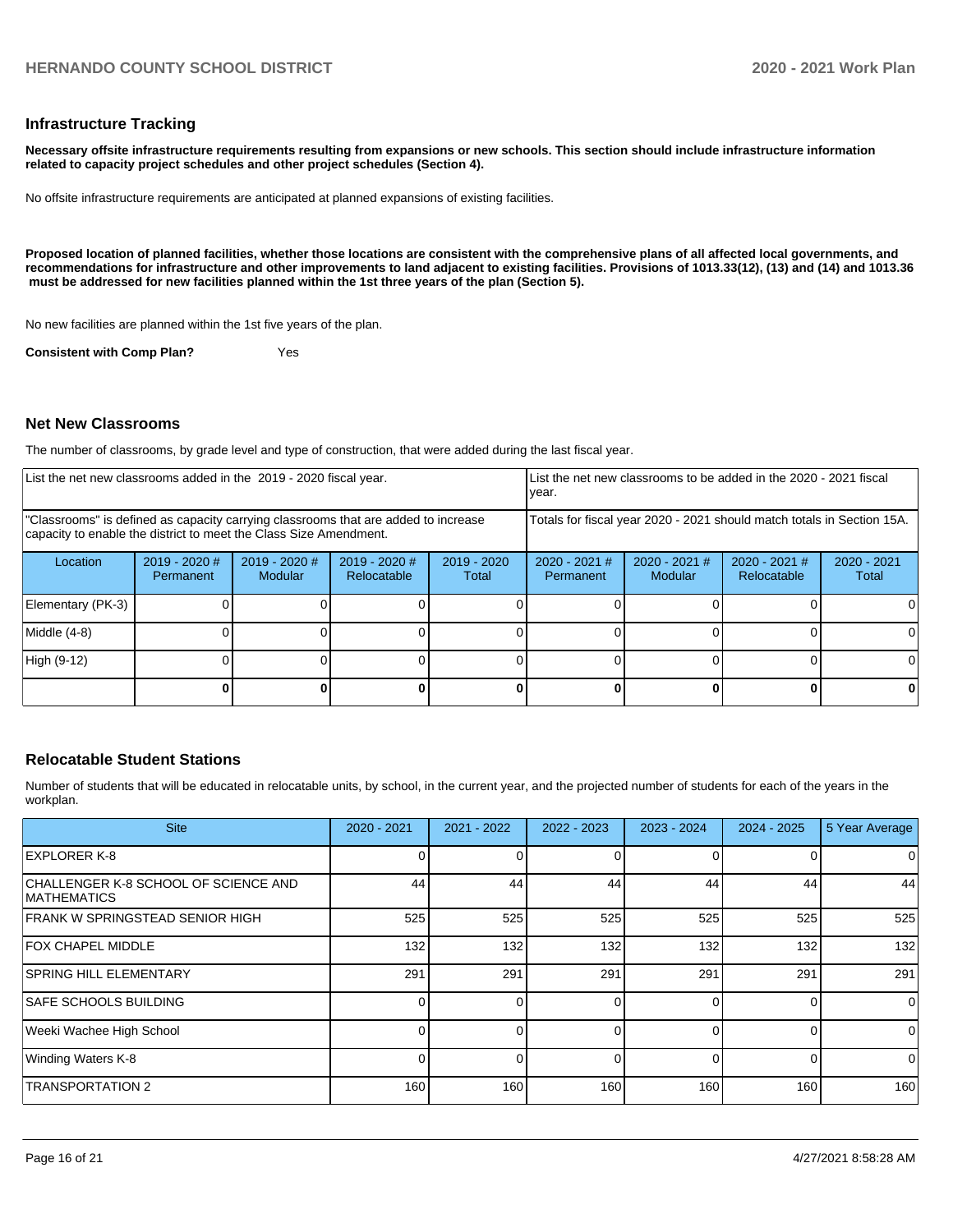| <b>ADULT EDUCATION</b>                      | $\Omega$ | $\Omega$ | $\Omega$    | $\Omega$ | $\overline{0}$ | $\overline{0}$ |
|---------------------------------------------|----------|----------|-------------|----------|----------------|----------------|
| <b>BROOKSVILLE ELEMENTARY</b>               | 132      | 132      | 132         | 132      | $\mathbf 0$    | 106            |
| <b>Exceptional Student Support Services</b> | 70       | 70       | 70          | 70       | 70             | 70             |
| WESTSIDE ELEMENTARY                         | 240      | 240      | 240         | 240      | $\mathbf 0$    | 192            |
| <b>EASTSIDE ELEMENTARY</b>                  | 106      | 106      | 106         | 106      | 106            | 106            |
| HERNANDO SENIOR HIGH                        | 120      | 120      | 120         | 120      | 120            | 120            |
| <b>SUNCOAST ELEMENTARY</b>                  | 128      | 128      | 128         | 128      | 128            | 128            |
| CHOCACHATTI ELEMENTARY                      | 256      | 256      | 256         | 256      | 256            | 256            |
| INATURE COAST TECHNICAL HIGH                | 0        | $\Omega$ | $\mathbf 0$ | $\Omega$ | $\Omega$       | $\overline{0}$ |
| <b>DELTONA ELEMENTARY</b>                   | 134      | 134      | 134         | 134      | 134            | 134            |
| <b>MOTON ELEMENTARY</b>                     | 80       | 80       | 80          | 80       | 80             | 80             |
| <b>POWELL MIDDLE</b>                        | $\Omega$ | $\Omega$ | $\Omega$    | $\Omega$ | $\Omega$       | $\overline{0}$ |
| JOHN D FLOYD ELEMENTARY                     | 451      | 451      | 451         | 451      | 59             | 373            |
| <b>DELORES S PARROTT MIDDLE</b>             | $\Omega$ | $\Omega$ | $\Omega$    | $\Omega$ | $\Omega$       | $\overline{0}$ |
| <b>CENTRAL SENIOR HIGH</b>                  | 100      | 100      | 100         | 100      | 100            | 100            |
| <b>PINE GROVE ELEMENTARY</b>                | 332      | 332      | 332         | 332      | 332            | 332            |
| WEST HERNANDO MIDDLE                        | 132      | 132      | 132         | 132      | 132            | 132            |

| Totals for HERNANDO COUNTY SCHOOL DISTRICT        |        |        |        |        |        |        |
|---------------------------------------------------|--------|--------|--------|--------|--------|--------|
| Total students in relocatables by year.           | 3,433  | 3,433  | 3,433  | 3.433  | 2,669  | 3,280  |
| Total number of COFTE students projected by year. | 22,282 | 22,565 | 22,778 | 22.914 | 22.978 | 22,703 |
| Percent in relocatables by year.                  | 15%    | 15 %   | 15%    | 15%    | 12%    | 14%    |

## **Leased Facilities Tracking**

Exising leased facilities and plans for the acquisition of leased facilities, including the number of classrooms and student stations, as reported in the educational plant survey, that are planned in that location at the end of the five year workplan.

| Location                                    | # of Leased<br>Classrooms 2020 -<br>2021 | <b>FISH Student</b><br><b>Stations</b> | Owner | # of Leased<br>Classrooms 2024 -<br>2025 | <b>FISH Student</b><br><b>Stations</b> |
|---------------------------------------------|------------------------------------------|----------------------------------------|-------|------------------------------------------|----------------------------------------|
| <b>BROOKSVILLE ELEMENTARY</b>               |                                          |                                        |       |                                          |                                        |
| <b>Exceptional Student Support Services</b> |                                          |                                        |       |                                          |                                        |
| <b>IWESTSIDE ELEMENTARY</b>                 |                                          |                                        |       |                                          |                                        |
| <b>EASTSIDE ELEMENTARY</b>                  |                                          |                                        |       |                                          |                                        |
| HERNANDO SENIOR HIGH                        |                                          |                                        |       |                                          | <sup>0</sup>                           |
| <b>JOHN D FLOYD ELEMENTARY</b>              |                                          |                                        |       |                                          | 0                                      |
| <b>DELORES S PARROTT MIDDLE</b>             |                                          |                                        |       |                                          | 0                                      |
| <b>ICENTRAL SENIOR HIGH</b>                 |                                          |                                        |       |                                          | $\Omega$                               |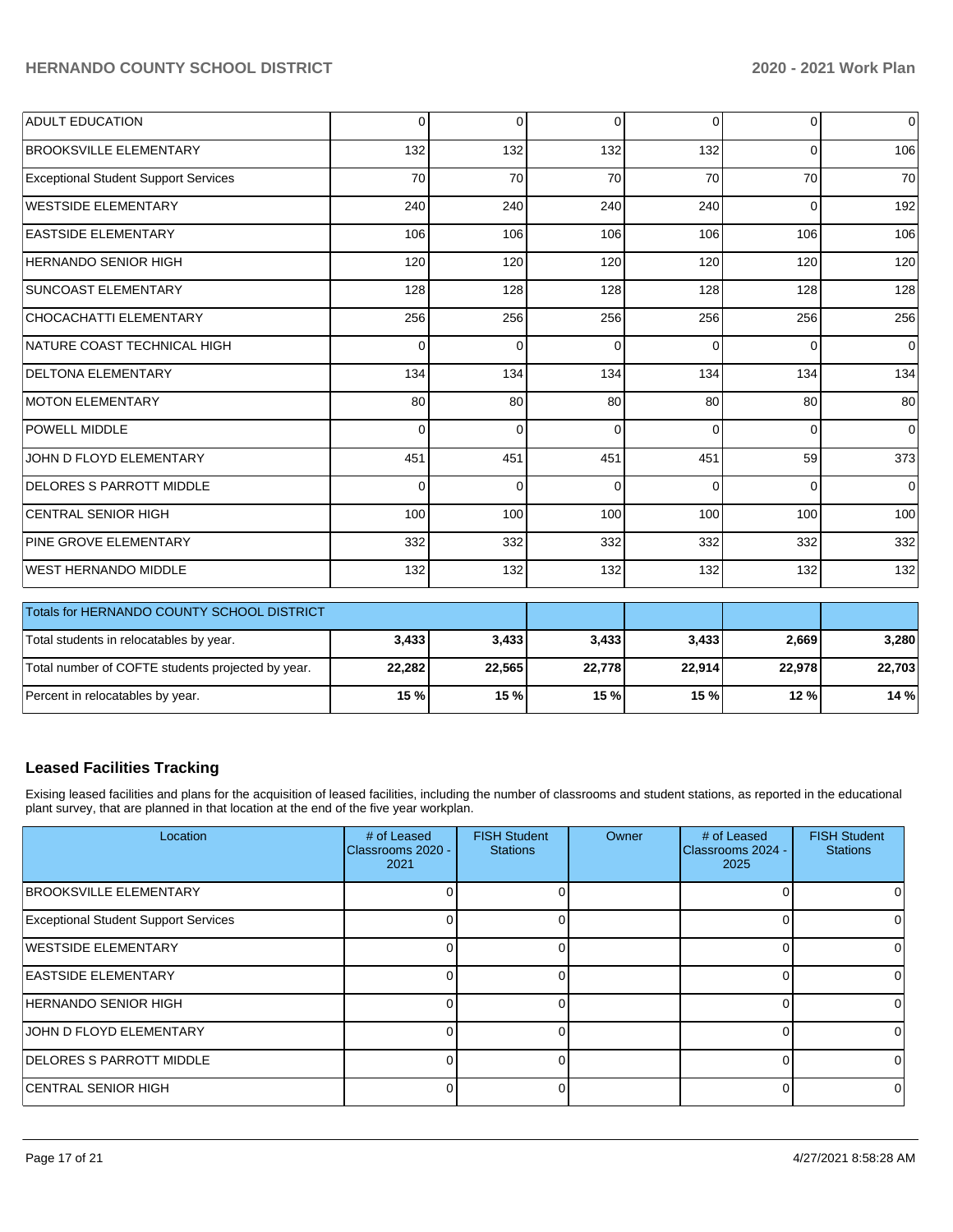| <b>WEST HERNANDO MIDDLE</b>                                | C        | C        | $\Omega$    | <sup>0</sup> |
|------------------------------------------------------------|----------|----------|-------------|--------------|
| FRANK W SPRINGSTEAD SENIOR HIGH                            | r        |          | $\Omega$    |              |
| <b>FOX CHAPEL MIDDLE</b>                                   | $\Omega$ |          | 0           |              |
| <b>SPRING HILL ELEMENTARY</b>                              | $\Omega$ | O        | $\Omega$    |              |
| POWELL MIDDLE                                              | $\Omega$ | 0        | $\Omega$    |              |
| PINE GROVE ELEMENTARY                                      | $\Omega$ | 0        | 0           |              |
| <b>DELTONA ELEMENTARY</b>                                  | C        | $\Omega$ | 0           |              |
| <b>MOTON ELEMENTARY</b>                                    | $\Omega$ | 0        | 0           |              |
| <b>SUNCOAST ELEMENTARY</b>                                 | 0        | $\Omega$ | 0           |              |
| CHOCACHATTI ELEMENTARY                                     | $\Omega$ | $\Omega$ | 0           |              |
| NATURE COAST TECHNICAL HIGH                                | $\Omega$ | 0        | $\Omega$    |              |
| CHALLENGER K-8 SCHOOL OF SCIENCE AND<br><b>MATHEMATICS</b> | $\Omega$ | $\Omega$ | $\Omega$    |              |
| <b>SAFE SCHOOLS BUILDING</b>                               | $\Omega$ | $\Omega$ | $\Omega$    |              |
| <b>EXPLORER K-8</b>                                        | C        | O        | 0           |              |
| Weeki Wachee High School                                   | $\Omega$ | 0        | $\Omega$    |              |
| Winding Waters K-8                                         | $\Omega$ | O        | 0           |              |
| <b>ADULT EDUCATION</b>                                     | $\Omega$ | $\Omega$ | $\mathbf 0$ |              |
| <b>TRANSPORTATION 2</b>                                    | C        | $\Omega$ | $\Omega$    |              |
|                                                            | O        | 0        | $\bf{0}$    |              |

## **Failed Standard Relocatable Tracking**

Relocatable units currently reported by school, from FISH, and the number of relocatable units identified as 'Failed Standards'.

Nothing reported for this section.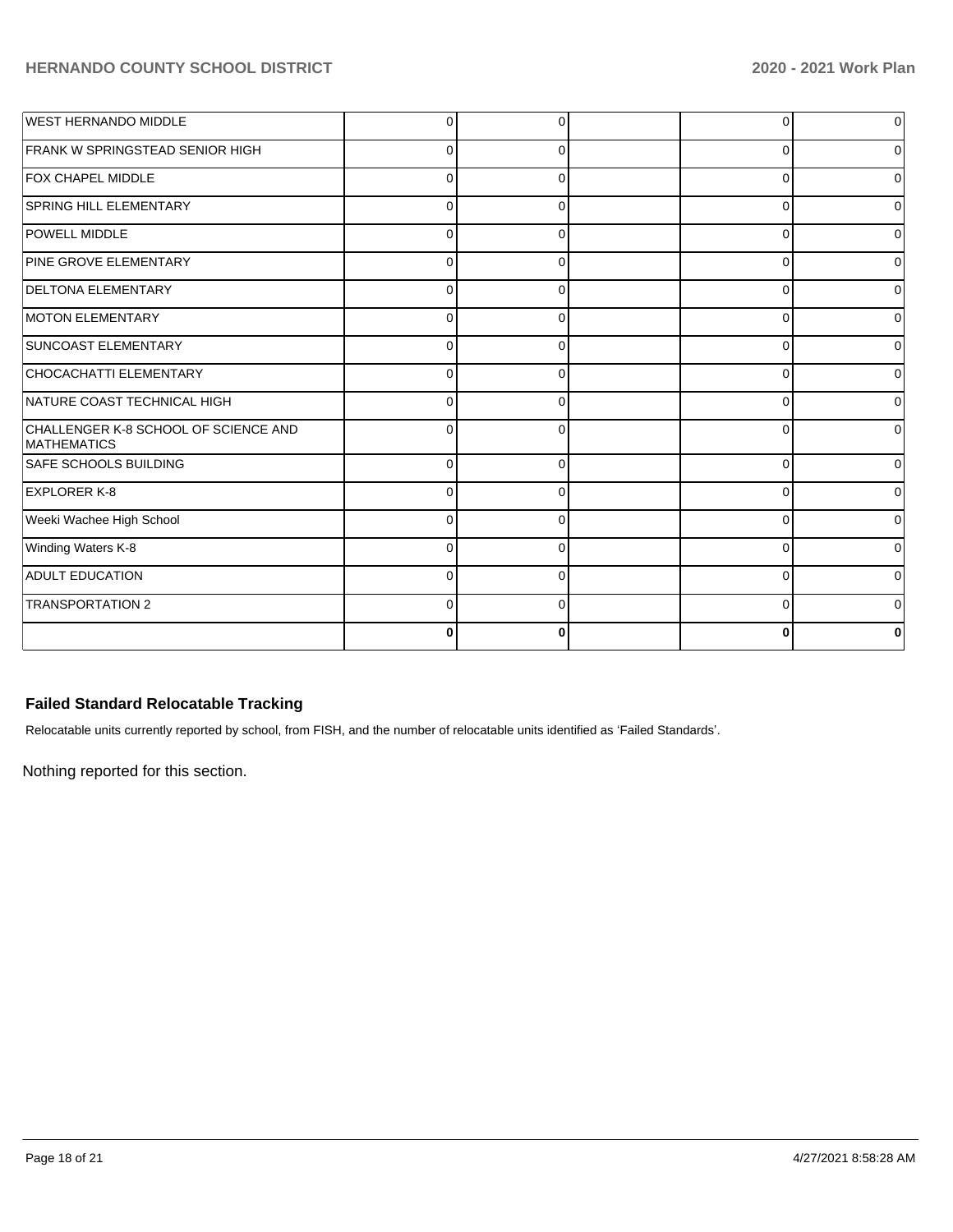# **Planning**

#### **Class Size Reduction Planning**

**Plans approved by the school board that reduce the need for permanent student stations such as acceptable school capacity levels, redistricting, busing, year-round schools, charter schools, magnet schools, public-private partnerships, multitrack scheduling, grade level organization, block scheduling, or other alternatives.**

Redistricting was done for the 16-17 school year to maximize permanent capacity. Staffing plans are implemented in order to meet class size reduction. Redistricting was approved by the School Board on September 29, 2015.

#### **School Closure Planning**

**Plans for the closure of any school, including plans for disposition of the facility or usage of facility space, and anticipated revenues.** 

None.

# **Long Range Planning**

#### **Ten-Year Maintenance**

District projects and locations regarding the projected need for major renovation, repair, and maintenance projects within the district in years 6-10 beyond the projects plans detailed in the five years covered by the work plan.

Nothing reported for this section.

## **Ten-Year Capacity**

Schedule of capital outlay projects projected to ensure the availability of satisfactory student stations for the projected student enrollment in K-12 programs for the future 5 years beyond the 5-year district facilities work program.

| Project                                                                                  | Location, Community, Quadrant or other<br>general location | 2024 - 2025 / 2029 - 2030<br><b>Projected Cost</b> |
|------------------------------------------------------------------------------------------|------------------------------------------------------------|----------------------------------------------------|
| 8-Classroom addition to provide 200 additional<br>permanent student stations             | IFRANK W SPRINGSTEAD SENIOR HIGH                           | \$7,500,000                                        |
| New cafeteria building; remodel existing cafeteria to<br>provide 6 additional classrooms | <b>EASTSIDE ELEMENTARY</b>                                 | \$8,500,000                                        |
| New Elementary 'L'                                                                       | <b>West County Area</b>                                    | \$22,000,000                                       |
|                                                                                          |                                                            | \$38,000,000                                       |

#### **Ten-Year Planned Utilization**

Schedule of planned capital outlay projects identifying the standard grade groupings, capacities, and planned utilization rates of future educational facilities of the district for both permanent and relocatable facilities.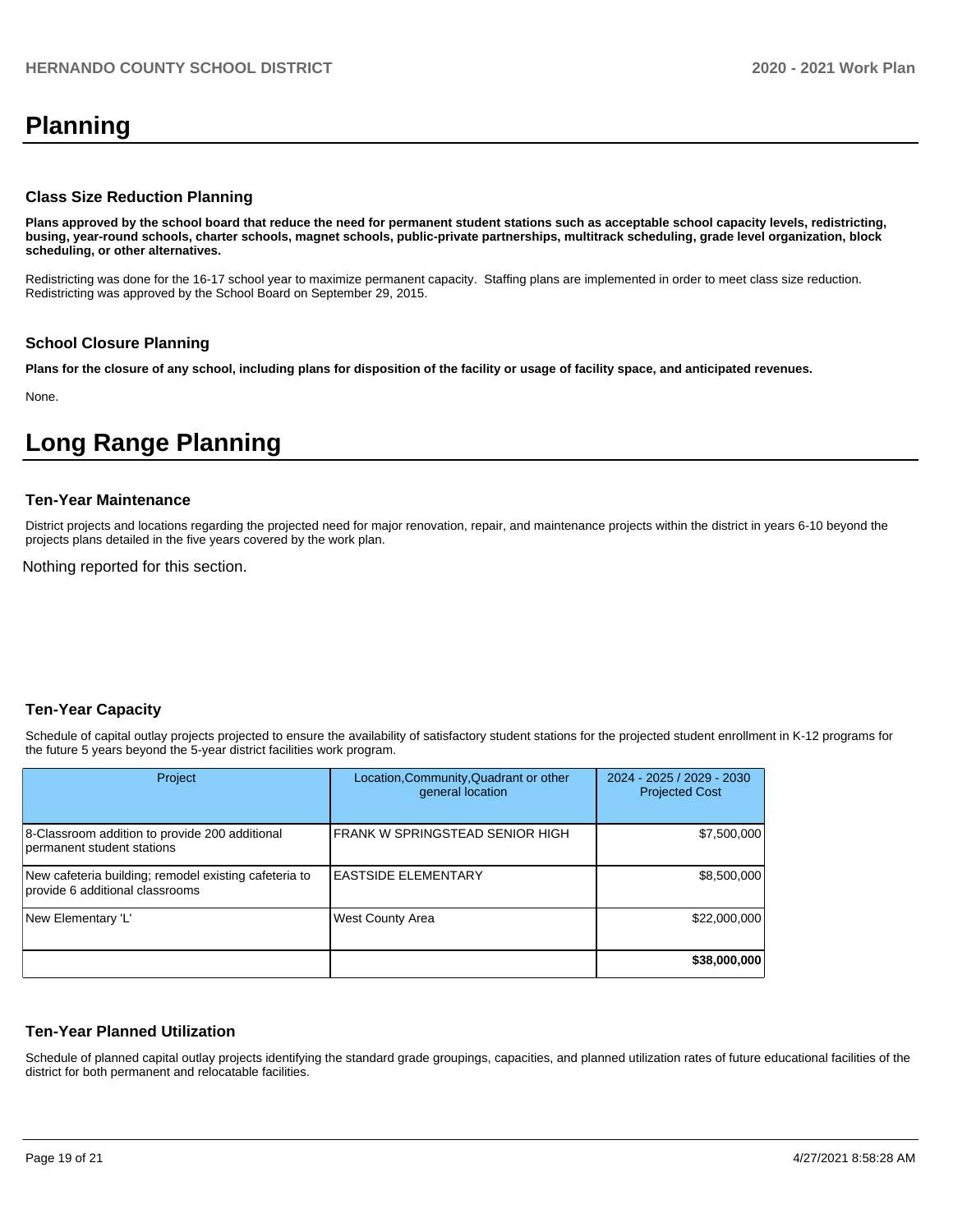| <b>Grade Level Projections</b>  | <b>FISH</b><br><b>Student</b><br><b>Stations</b> | <b>Actual 2019 -</b><br><b>2020 FISH</b><br>Capacity | Actual<br>$2019 -$<br>2020<br><b>COFTE</b> | Actual 2019 - 2020<br><b>Utilization</b> | Actual 2020 - 2021 / 2029 - 2030 new<br>Student Capacity to be added/removed | Projected 2029<br>2030 COFTE | Projected 2029 -<br>2030 Utilization |
|---------------------------------|--------------------------------------------------|------------------------------------------------------|--------------------------------------------|------------------------------------------|------------------------------------------------------------------------------|------------------------------|--------------------------------------|
| Elementary - District<br>Totals | 10.889                                           | 10,889                                               | 7,639.98                                   | 70.16 %                                  | 2,110                                                                        | 10,394                       | 79.96 %                              |
| Middle - District Totals        | 12.779                                           | 11,496                                               | 8,986.92                                   | 78.18 %                                  |                                                                              | 6.476                        | 56.33 %                              |
| High - District Totals          | 7.073                                            | 6,646                                                | 5,050.22                                   | 75.99 %                                  |                                                                              | 7.476                        | 112.49 %                             |
| Other - ESE, etc                | 351                                              |                                                      | 0.00                                       | 0.00%                                    |                                                                              |                              | 0.00 %                               |
|                                 | 31,092                                           | 29,031                                               | 21,677.12                                  | 74.67%                                   | 2,110                                                                        | 24,346                       | 78.18 %                              |

**Combination schools are included with the middle schools for student stations, capacity, COFTE and utilization purposes because these facilities all have a 90% utilization factor. Use this space to explain or define the grade groupings for combination schools.** 

No comments to report.

#### **Ten-Year Infrastructure Planning**

**Proposed Location of Planned New, Remodeled, or New Additions to Facilities in 06 thru 10 out years (Section 28).**

Nothing reported for this section.

Plans for closure of any school, including plans for disposition of the facility or usage of facility space, and anticipated revenues in the 06 thru 10 out **years (Section 29).**

Nothing reported for this section.

#### **Twenty-Year Maintenance**

District projects and locations regarding the projected need for major renovation, repair, and maintenance projects within the district in years 11-20 beyond the projects plans detailed in the five years covered by the work plan.

Nothing reported for this section.

#### **Twenty-Year Capacity**

Schedule of capital outlay projects projected to ensure the availability of satisfactory student stations for the projected student enrollment in K-12 programs for the future 11-20 years beyond the 5-year district facilities work program.

| <b>Project</b>     | Location, Community, Quadrant or other<br>general location | 2029 - 2030 / 2039 - 2040<br><b>Projected Cost</b> |
|--------------------|------------------------------------------------------------|----------------------------------------------------|
| New Elementary 'M' | Central or East County Area                                | \$22,000,000                                       |